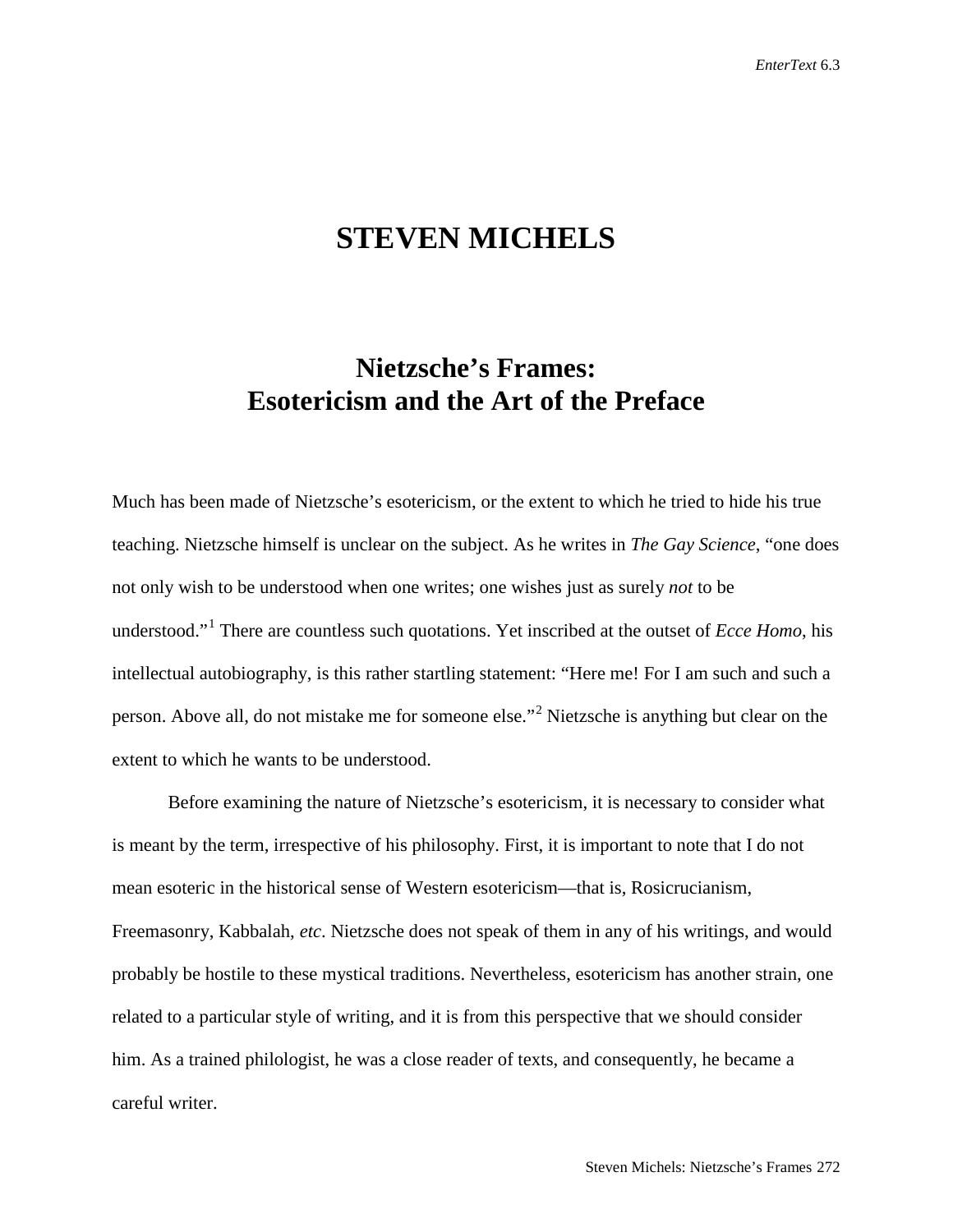Strauss, the writer responsible for most of the current discourse on esotericism, has done much to detail what it means and the circumstances under which it is practised. Esotericism, or "writing between the lines," occurs in times that are less free, Strauss proposes. $3$  It is his contention that an esoteric book contains two separate and distinct teachings: one obvious, popular, and more traditional teaching and the true one, which is hidden to all but the most careful readers.<sup>[4](#page-28-1)</sup> Since the true teaching is often controversial or even incendiary, it is not typically found in obvious places, such as introductions or conclusions.<sup>[5](#page-28-2)</sup>

According to Heidegger, Nietzsche's "grand style" emphasises the will to power, artistry, and the necessity of creation. Heidegger's conclusion that Nietzsche is an esoteric writer, however, is less persuasive. "For every great thinker always *thinks* one jump more originally than he directly *speaks*," Heidegger writes. "Our interpretation must therefore try to say what is unsaid by him."[6](#page-28-3) Heidegger's reading is fairly simple: great writers are esoteric; Nietzsche is a great writer; therefore, Nietzsche is an esoteric writer.

Since Heidegger, Nietzsche's esotericism has mostly been taken for granted, to the extent that Nietzsche might call it a scholarly, if not philosophic, prejudice.<sup>[7](#page-28-4)</sup> Nehemas, who wrote one of the only book-length treatments of Nietzsche's manner of philosophising, refers to "Nietzsche's self-aggrandizing, aristocratic, esoteric manner," without giving an adequate explanation as to why he sees him as an esoteric writer.<sup>[8](#page-28-5)</sup> The best Nehemas can do is suggest that his use of aphorisms is proof of his esotericism. But brevity is not, necessarily, ambiguity or obfuscation.

Note, however, that although Derrida mostly agrees with Heidegger on Nietzsche's manner of philosophizing he, at least provisionally, comes to a very different conclusion on what is to be done with Nietzsche. Heidegger assumes that his style obscures his true intention,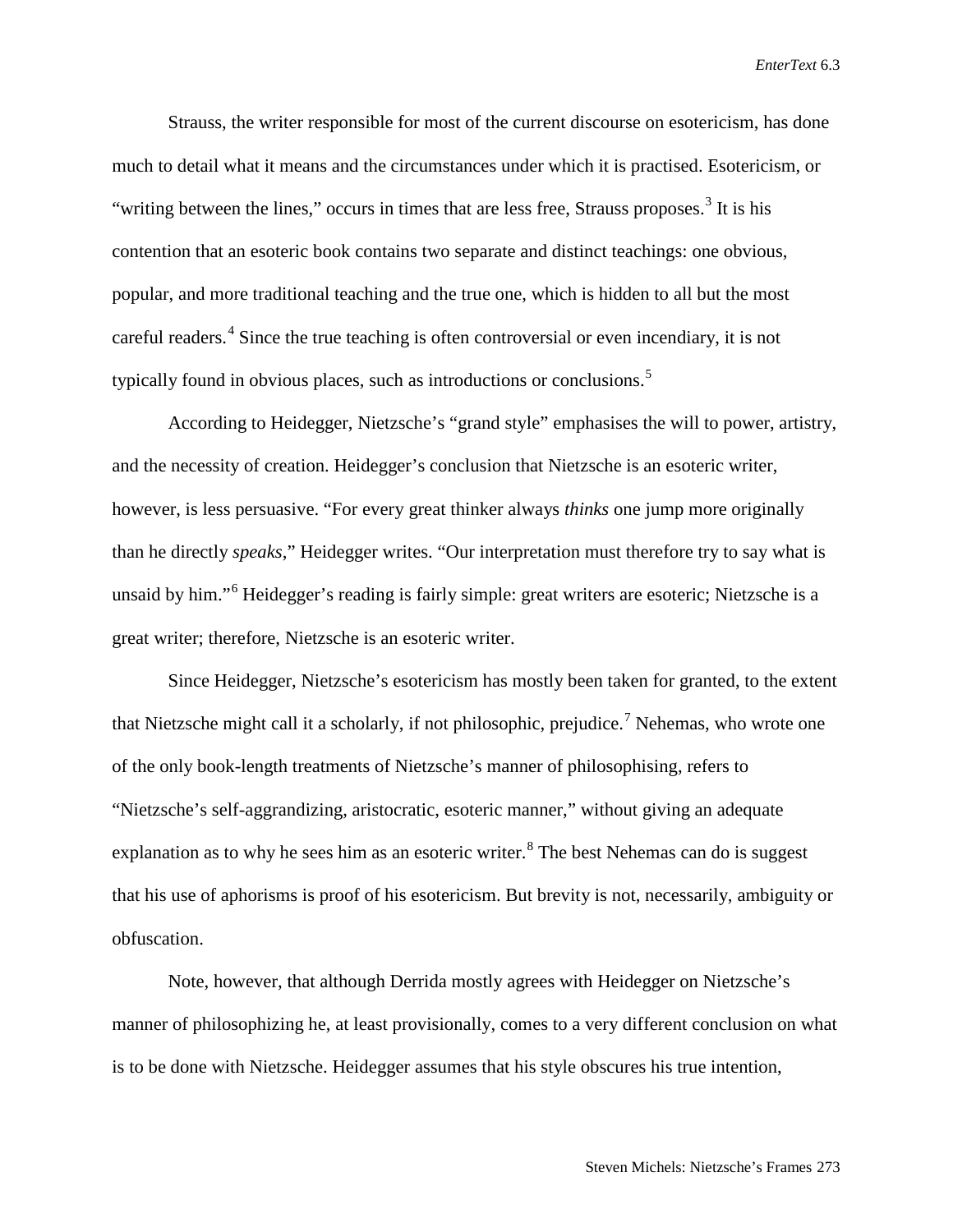whereas Derrida is sceptical about whether any intention exists. Heidegger expects interpretations that speak for Nietzsche; Derrida suggests that interpreters speak in place of him, because we would be silent or confounded otherwise. Even those who agree on Nietzsche's esotericism disagree as to what it means for readers and would-be interpreters.

Lampert, a careful reader of Nietzsche (and Strauss), approaches the question more directly. Lampert agrees with Strauss's definition of esotericism,<sup>[9](#page-29-0)</sup> but claims that the tradition of esotericism ends with Nietzsche. "A Nietzschean history of philosophy," Lampert submits, "brings the old esoteric practices into the open—it ends them by bringing them into open and it ends them for precisely the same reason that philosophy first took up esoteric practices: to defend the place of reason in the world."[10](#page-29-1) Lampert notes that esotericism and the more recent turn from esotericism are explained by the need to save philosophy. Esotericism was beneficial when philosophers were not free, as Strauss suggested, but now philosophy is threatened again, this time by its reluctance or inability to show itself to the world.<sup>[11](#page-29-2)</sup> The first, and most important, part of Nietzsche's project is to emphasise the solitude, honesty, courage, and sympathy—what Nietzsche calls virtue—that are needed to restore philosophy's vitality and relevance.

Lampert is certainly correct in insisting that, according to Nietzsche, democracy gave rise to a new kind of esotericism in philosophy. It did not end simply because freedom of speech has become the norm. Yet Lampert goes on to claim, as Nehemas implied, that esotericism survives in Nietzsche through the aphorism—"an art of writing whose brevity, whose thriftiness, does as little as possible for the reader."<sup>[12](#page-29-3)</sup> It also survives in "enthusiasm," which Nietzsche describes as "successfully appearing more stupid than you are,"[13](#page-29-4) or what Lampert calls "courtesy" and relates to "the pathos of distance."[14](#page-29-5) Finally, "esotericism survives in Nietzsche in a third and most fundamental way," Lampert contends. "Nature loves to hide…[.] Such esotericism is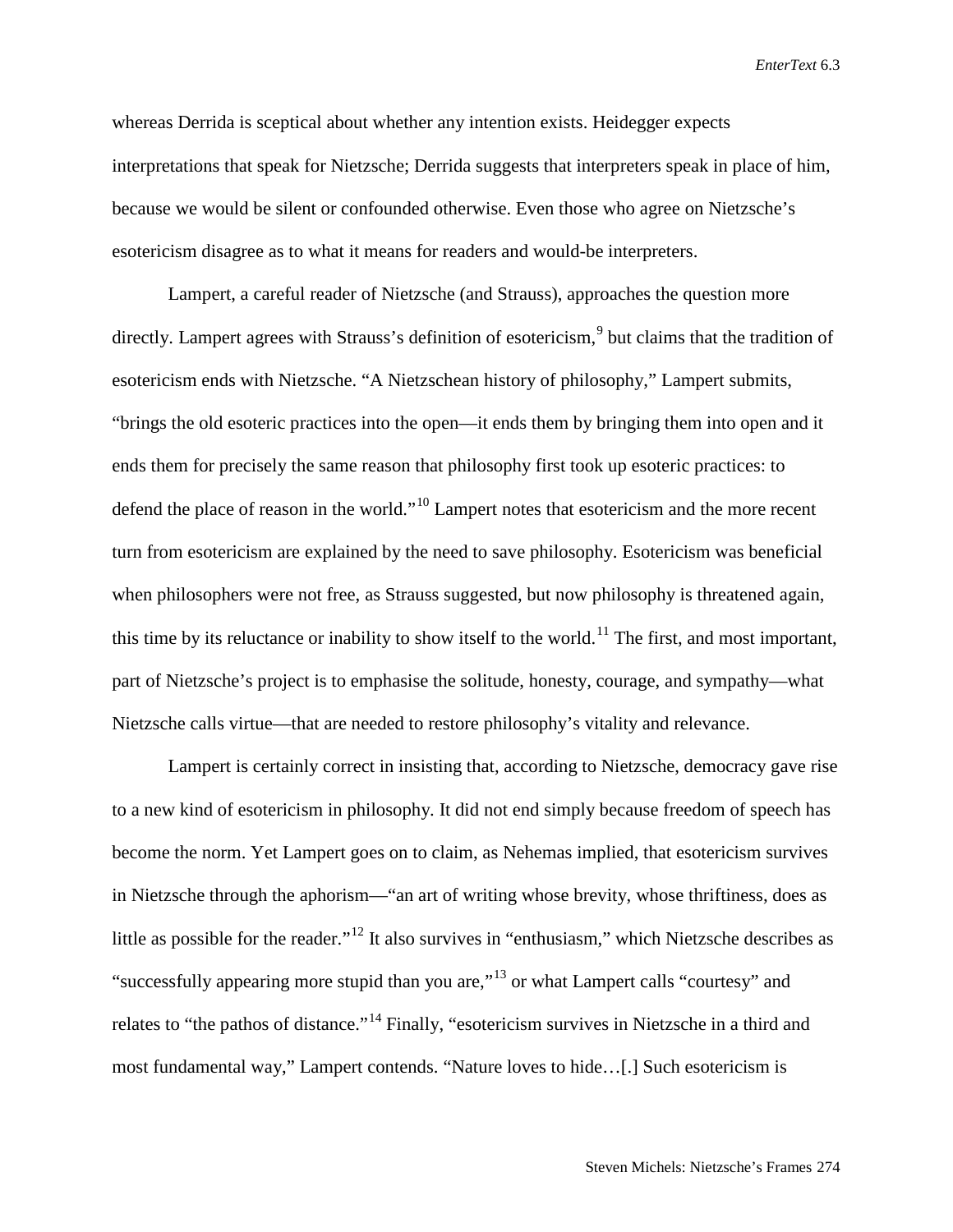neither chosen nor surmountable. It is not a lie for our supposed good; it is the ineluctable hiddenness in the heart of things."<sup>15</sup>

Although Lampert's take on Nietzsche's esotericism is more sophisticated than what we find in Heidegger, Nehemas, and Derrida, Lampert is wrong to call it esotericism. Nowhere does Nietzsche say that he uses aphorisms to limit his audience. Lampert also misconstrues the "pathos of distance" and Nietzsche's view of courtesy. Nietzsche valued solitude, to be sure, but only as a temporary mode of existence. Recall that even his Zarathustra had to emerge from his mountaintop retreat. What is more, that "nature loves to hide" is not esoteric in any sense of the term. Lampert's interpretation of Nietzsche's view of nature is superior to most others—with the possible exception of Schacht<sup>16</sup>—but to say that nature is ambiguous in Nietzsche's writing is not to say that Nietzsche is an esoteric writer. Nietzsche does his utmost to reveal the illusive qualities of nature, but the conclusions he draws cannot be more specific than his view of nature will allow.

Clearly, the treatment of Nietzsche's esotericism leaves something to be desired. The purpose of this article, therefore, is to make a case *against* Nietzsche's esotericism. To write of esotericism and to allude to one's own penchant for it is not the same as writing in an esoteric manner. For evidence of Nietzsche's esotericism, we will look first, as Strauss recommends, to his prefaces and epilogues—that is, the most exposed parts of his books. If Nietzsche is an esoteric writer, his prefaces will show him as a cautious writer who does little for his readers. After careful examination, however, we find that these parts are where Nietzsche is clearest. His use of the extremities of his books to frame the content within is hardly the mode of an esoteric writer in the Straussian sense. Although Nietzsche often alludes to his esoteric "mask," he does as much as possible to aid his readers.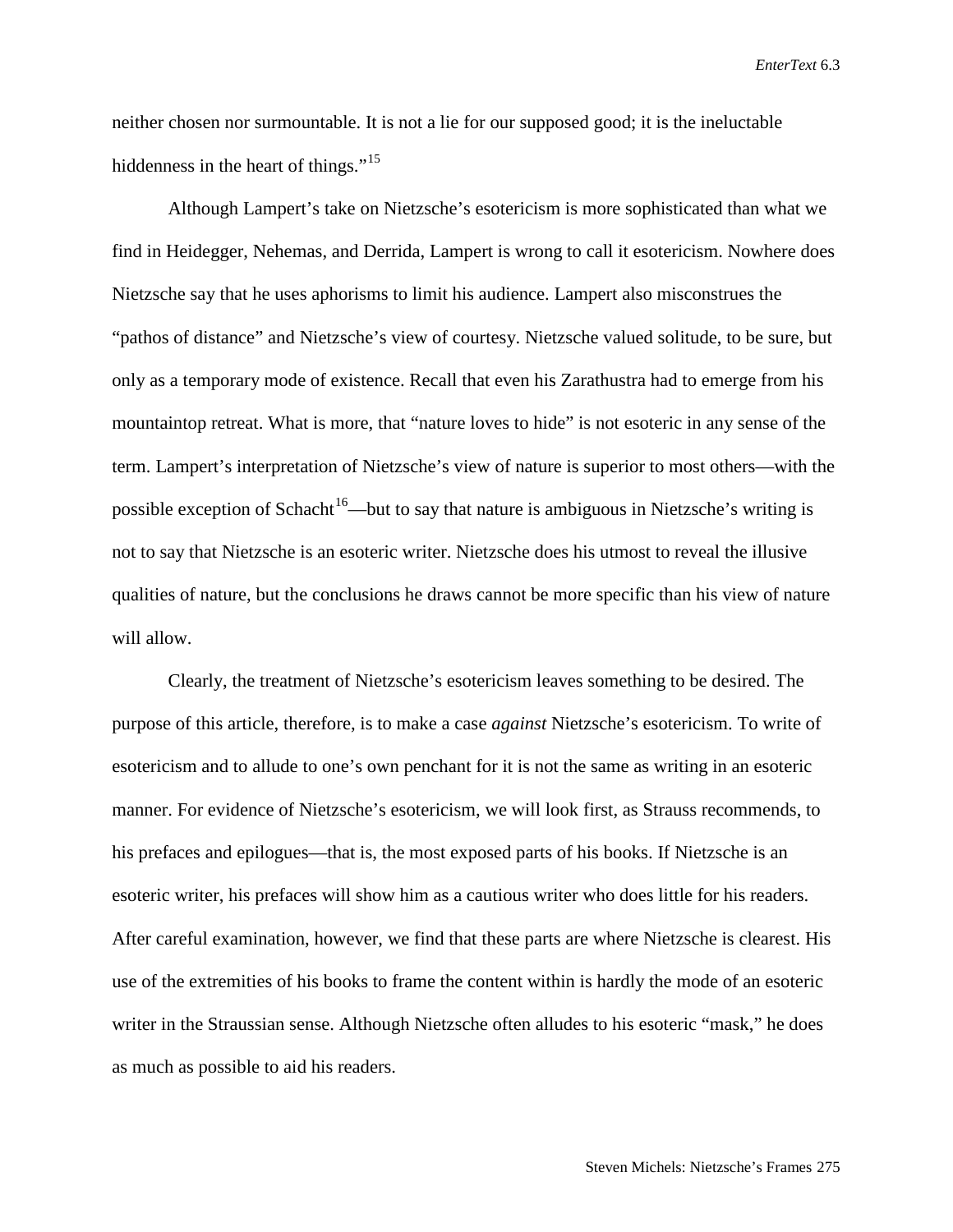## **The Birth of the Preface**

The preface to *The Birth of Tragedy* is a dedication of sorts, in that it names Wagner as its recipient. Nietzsche's excitement at the work is related, at least in part, to Wagner receiving it. *The Birth of Tragedy* is more than just an ode, however, for "a seriously German problem is faced here."[17](#page-29-8) It is not directed at everyone, but to serious readers. *The Birth of Tragedy* was written with Wagner in mind. Wagner is Nietzsche's principal audience, for he is perhaps the only one able to understand the book, Nietzsche suggests; but this does not mean that Nietzsche intends to exclude all others. The preface also contains a brief statement on the book's thesis, that "art represents the highest task and the truly metaphysical activity of this life, in the sense of that man to whom, as my sublime predecessor on this path, I wish to dedicate this essay."[18](#page-29-9) Here, Nietzsche introduces the theme of the text and his debt to Wagner in the same sentence.

The strikingly traditional nature of the original preface is matched by the peculiarity with which Nietzsche amended *The Birth of Tragedy*. He added to it "An Attempt at a Self-Criticism" when it was republished in 1886, the same year in which *Beyond Good and Evil* first appeared. The addition serves, in effect, as a second preface, or, as Nietzsche calls it, a "belated preface (or postscript)."[19](#page-29-10) Walter Kaufmann writes that new preface "is among the finest things [Nietzsche] ever wrote. Perhaps no other great writer has written a comparable preface to one of his own works. Certainly this self-criticism is far superior to most of the criticisms others have directed against *The Birth of Tragedy*."[20](#page-29-11)

Nietzsche uses the first part of "An Attempt at Self-Criticism" to perform two general functions. First, it allows him to explain his dissatisfaction with the original text. "Whatever may be at the bottom of this questionable book," he writes, "it must have been an exceedingly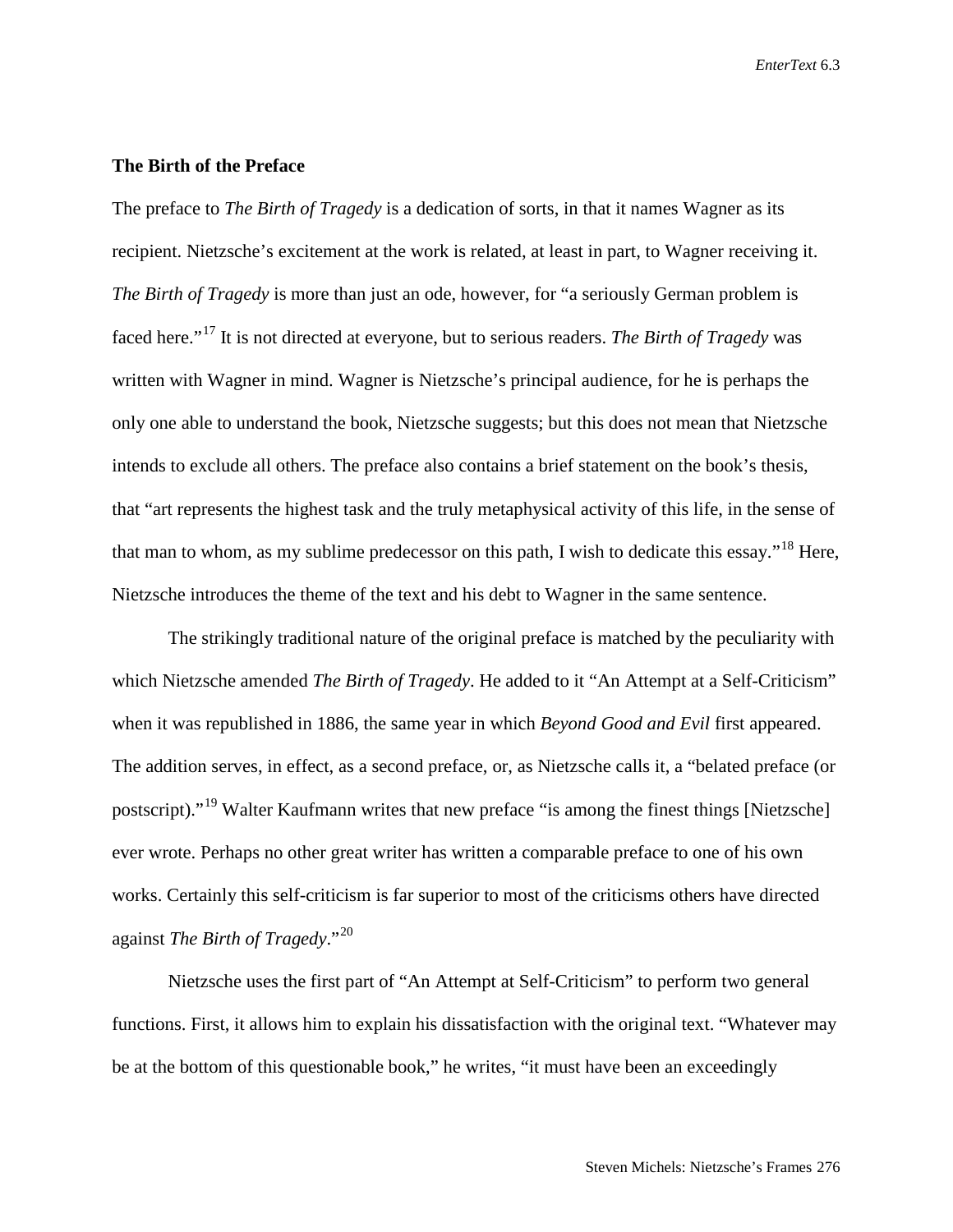significant and fascinating question, and deeply personal at that.<sup>"[21](#page-29-12)</sup> He goes on to describe *The Birth of Tragedy* as a "strange and almost inaccessible" book. [22](#page-29-13) Nietzsche admits that his first book confuses even him.

The second, and perhaps more interesting, point concerns the reason why *The Birth of Tragedy* is found so wanting by its author. It appears, Nietzsche confesses, that he was too far removed from world events while he was writing it. He calls the Franco-Prussian War (1870-71) an "exciting time," but laments that while it was going on, he had been sitting "somewhere in an Alpine nook."[23](#page-29-14) *The Birth of Tragedy* was, he confesses, written "in *spite* of" its time. Moreover, he explains that he finished *The Birth of Tragedy* only after having recovered from an illness that had plagued him throughout the course of the project. The thesis of *The Birth of Tragedy* and the remedy it proposes—namely, Wagner—cannot reflect a concern for the health of a culture, for they emerged from a sick and solitary man. Moreover, Nietzsche laments, philosophy is a task best left to those with greater experience and a greater perspective from which to work. In sum, philosophy is not a proper vocation for the young.

Nietzsche also uses this occasion to note the relative success of his first book. However much he would later find *The Birth of Tragedy* wanting, "the best minds of the time" found it agreeable when it was published.<sup>[24](#page-29-15)</sup> If his first book is valuable at all, he suggests, it is its glimpse into the minds that find it agreeable—again, Wagner. It is not, however, of much use in understanding how Nietzsche thinks, unless we are charting his intellectual development. He has surpassed the teaching found in his first book and, with it, the greatest minds of his time.

Nietzsche ends this section by referring to this change in his philosophy. Where *The Birth of Tragedy* was an attempt to examine science through art, his later philosophy, he suggests, treats art with the same suspicion and judges it accordingly.<sup>[25](#page-29-16)</sup> Because "the problem of science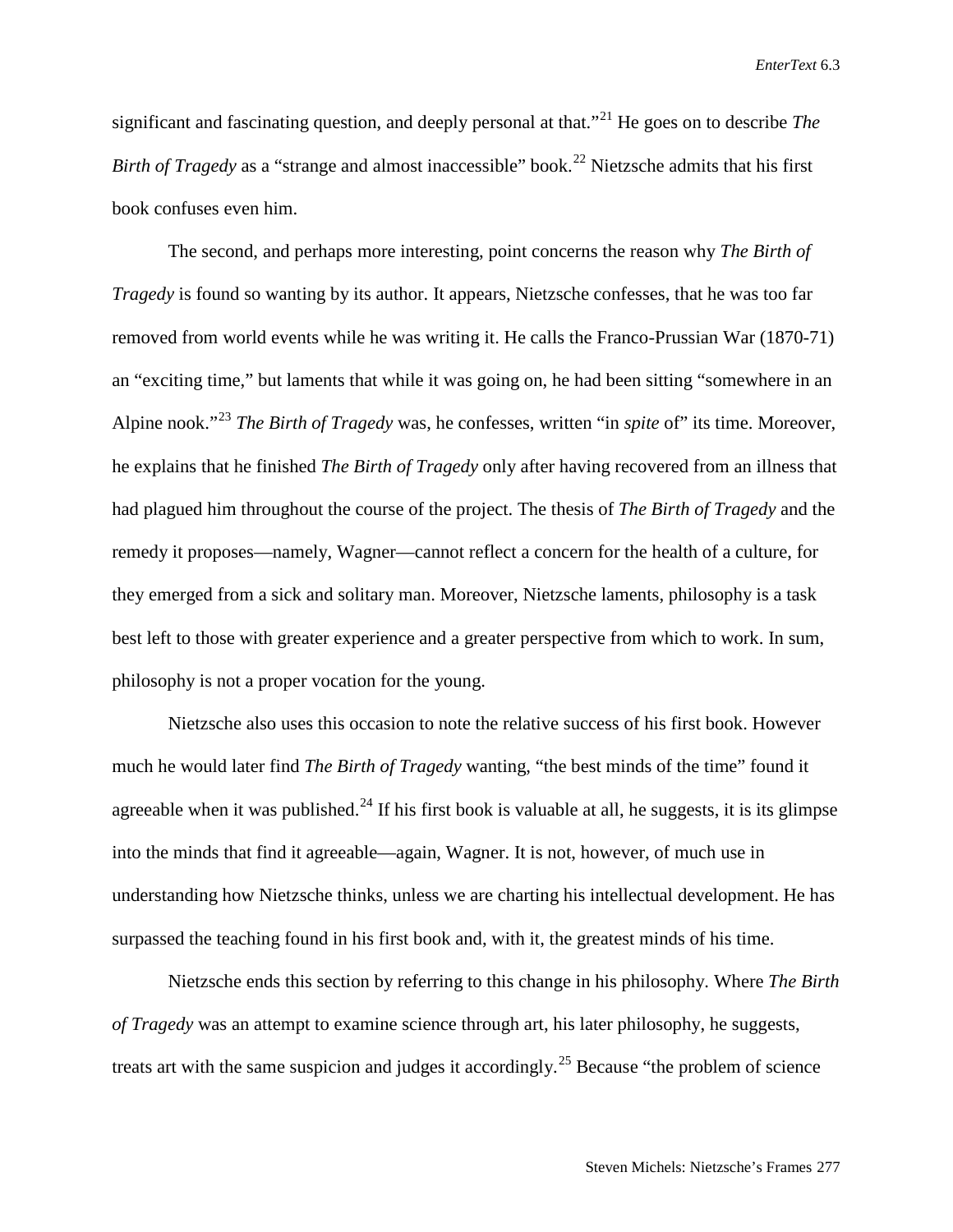cannot be recognized in the context of science," Nietzsche had originally used art to examine it. Having discovered, through his familiarity with Wagner, that artists too can be corrupted, Nietzsche turned to *life* as the standard by which science and art—and philosophy, too, for that matter—ought to be judged.

In addition to its message and its style, Nietzsche also disparages *The Birth of Tragedy* for its intended audience. He "sought to exclude right from the beginning," he admits, "the [profane crowd] of 'the educated' even more than 'the mass' or 'folk.'"[26](#page-29-17) Rather than trying to court intellectuals or to see them as potential followers, he treated almost everyone, with the obvious exception of Wagner, with equal disdain. This strategy, corrected in his later works and dramatised in the Prologue to *Zarathustra*, meant that Nietzsche was able to speak in an elevated tone, hone his message, and treat the greatest subjects without fear of being misunderstood. For Nietzsche, philosophy means attending to his philosophy, knowing full well that, if done properly, an audience would find him.

Although Nietzsche admits to paying too much attention to his audience, this is one of the areas where *The Birth of Tragedy* succeeded. It had, he claims, "a knack for seeking out fellow-rhapsodizers and for luring them on to new secret paths and dancing places."<sup>[27](#page-29-18)</sup> What interested readers, he determined, was the fact that there lay underneath the text some "unknown God" his Dionysus. It was to this theme that he would return in his later writings. *The Birth of Tragedy* appealed to readers who, like Nietzsche himself, were in search of a new God, one that would replace the dead Christian deity.

To answer the question "What is Dionysian?" Nietzsche intimates, is to answer the question "What, seen in the perspective of *life*, is the significance of morality?"<sup>[28](#page-29-19)</sup> This is a perspective absent from *The Birth of Tragedy*. "Already in the preface addressed to Richard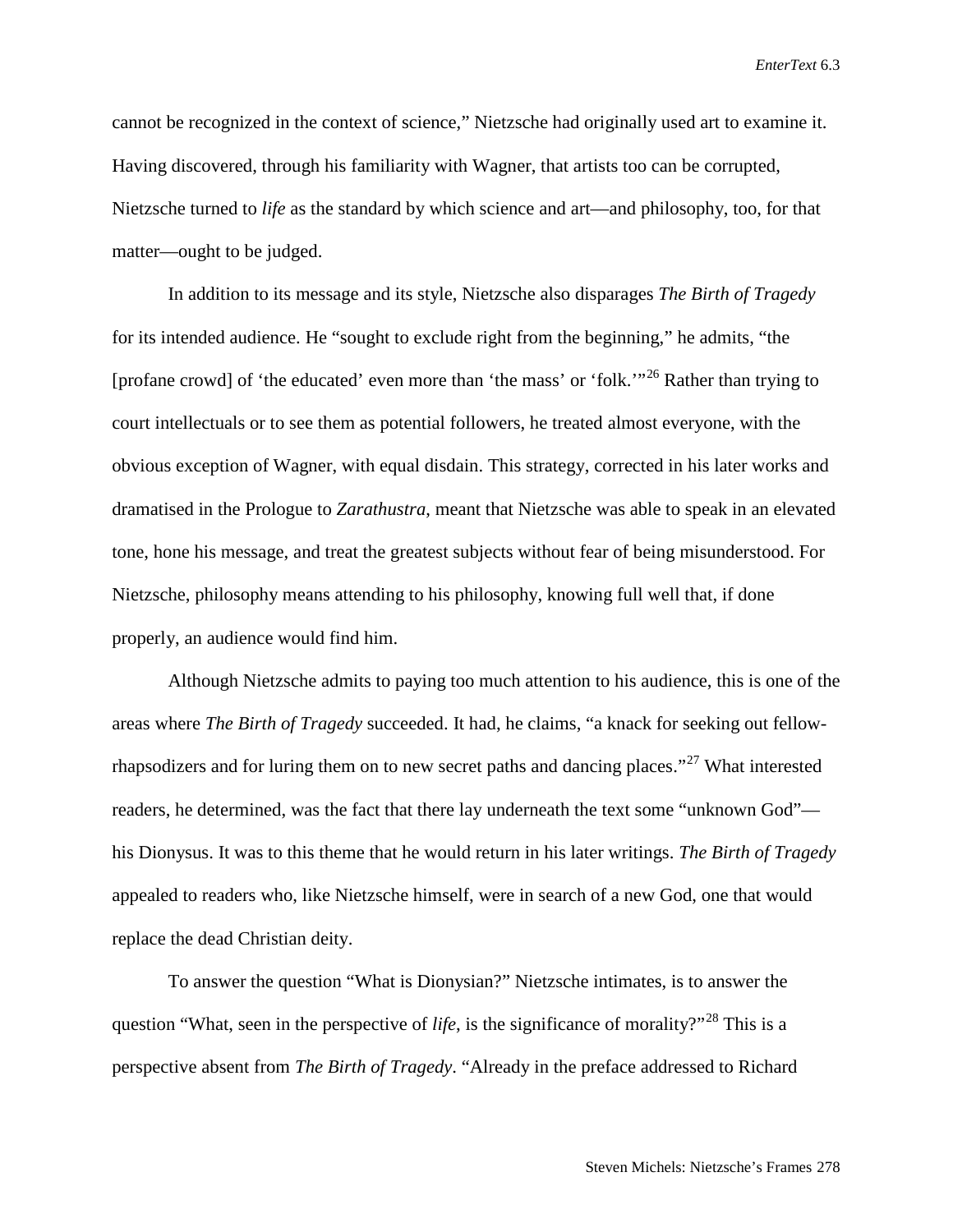Wagner," Nietzsche laments, "art, and *not* morality, is presented as the true *metaphysical* activity of man."[29](#page-29-20) We need not read *The Birth of Tragedy* in its entirety to see where it falls short. If *The Birth of Tragedy* hints at elements of his later philosophy, in "An Attempt at Self-Criticism" Nietzsche directs the reader to *Beyond Good and Evil*, the place where this sentiment is expressed most fully. $30$ 

That Nietzsche's philosophy changed is most apparent in the "careful and hostile silence with which Christianity is treated throughout the whole book."<sup>[31](#page-29-22)</sup> Christianity, Nietzsche adds in the new preface, forces morality to become absolute and "relegates art, *every* art, to the realm of *lies*; with its absolute standards, beginning with the truthfulness of God, it negates, judges, and damns art."[32](#page-29-23) It was Christianity that taught Nietzsche the value of life as a standard for truth and art. If Nietzsche is silent about Christianity in *The Birth of Tragedy*, he overcompensates in "An Attempt at Self-Criticism." The greatest failure of *The Birth of Tragedy* is not that it failed to put forth the highest elements of his teaching, Nietzsche tells us; rather, it fails to take seriously the threat to life posed by Christianity. When committing *The Birth of Tragedy* to paper, "the Antichrist" had yet to find his antipodes. If *The Birth of Tragedy* succeeded at all, it was that it made Nietzsche realise that the problem of science is more rightfully a problem of morality. It was only after the process, or the experience, of writing his first book that Nietzsche was able to appreciate the origin and the extent of the threat that Christian morality posed to Western culture. In short, *The Birth of Tragedy* should be read for the questions it poses, not for the answers it provides.

In the final section of "An Attempt at a Self-Criticism" Nietzsche responds to those who view him as a nihilist and brand his philosophy as dangerous. Nietzsche recommends that such objectors "ought to learn the art of *this-worldly* comfort first; you ought to learn to laugh, my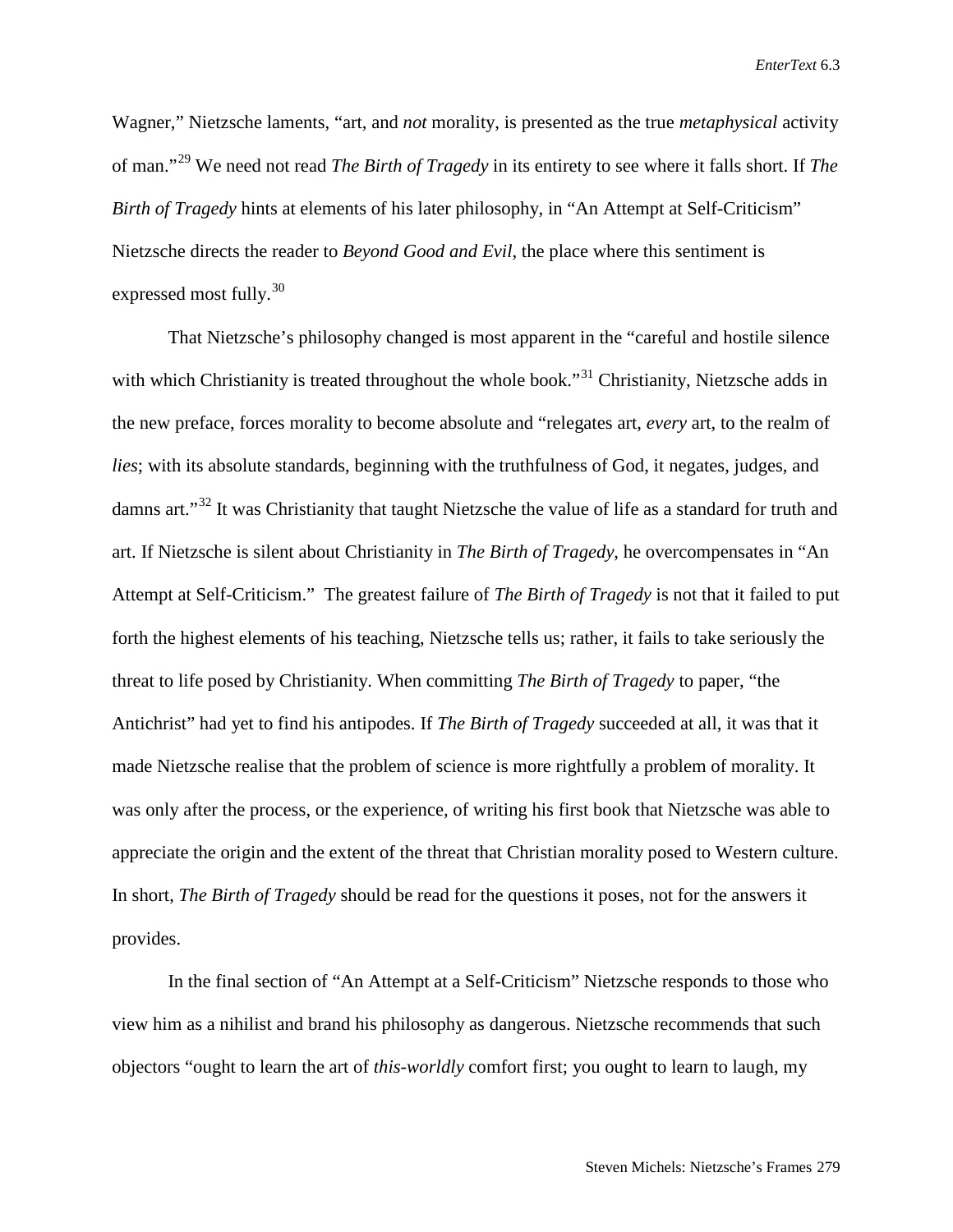young friends, if you are hell-bent on remaining pessimists. Then perhaps, as laughers, you may someday dispatch all metaphysical comforts to the devil—metaphysics in front."<sup>[33](#page-29-24)</sup> Christianity is the problem, Nietzsche reminds us. A philosophy of the future must reject Christian morality and its view of the afterworld.

Nietzsche concludes by invoking "that Dionysian monster" Zarathustra to teach the same lesson in a different, and slightly more positive, way. He quotes from "On the Higher Man," a speech from the Fourth Part of *Zarathustra*, where Zarathustra praises the virtues of laughter and of not taking oneself, or one's teaching, too seriously. "This crown of the laughter, the rosewreath crown: to you, my brothers, I throw this crown. Laughter I have pronounced holy: you higher men, *learn*—to laugh!"<sup>[34](#page-29-25)</sup> It is telling that the part Nietzsche quotes begins a story of failure. It is here that Zarathustra recalls his first attempt at teaching and how poorly it turned out. The same is true of the Wagnerian *Birth of Tragedy*. "An Attempt at a Self-Criticism" artfully and tactfully directs the reader from Wagner and *The Birth of Tragedy* to Dionysus and *Thus Spoke Zarathustra*.

#### **Beyond Wagner**

If *The Birth of Tragedy* points directly to Nietzsche's friend and teacher, Richard Wagner, so too does *The Case of Wagner*. While *The Birth of Tragedy* praises him in the dedication, *The Case of Wagner* places him in the title and, indeed, as the recipient of vicious attacks. In this sense, they are opposite books.[35](#page-29-26) *The Birth of Tragedy* begins Nietzsche's career with a gracious nod to Wagner; *The Case of Wagner* closes a chapter in Nietzsche's intellectual development with an unmistakable break with him.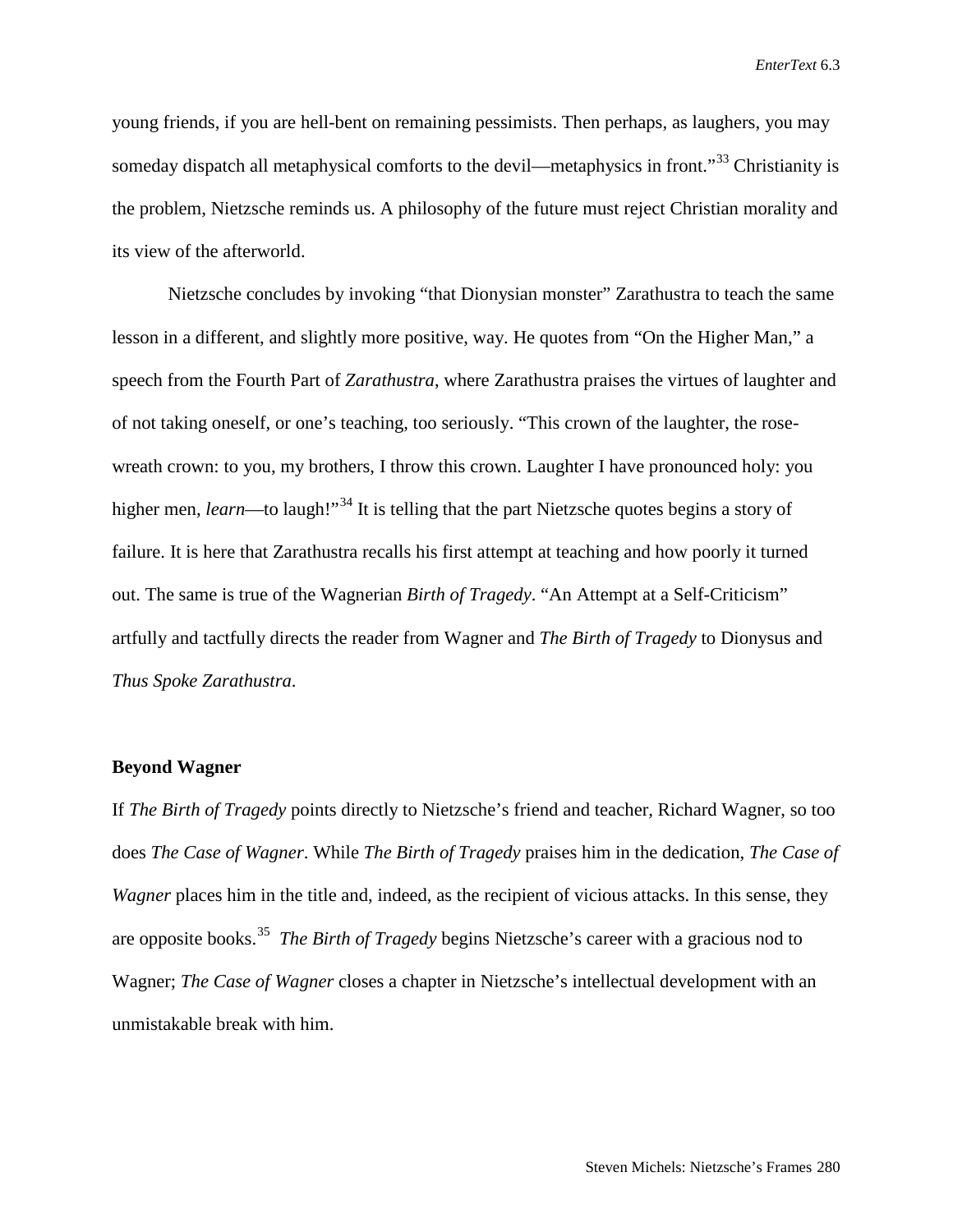On the main title page, which appears before the preface, Nietzsche includes, as he does so often, an epigram. It is a variation of Horace that appears in Latin: "Through what is laughable say what is somber." Nietzsche is warning the reader that the themes of the book are to be taken seriously. Certainly that is what Nietzsche means by "somber." What he means by laughable is less clear. He may mean that his treatment of the themes therein may be treated humorously. This interpretation would be consistent with his emphasis on "golden laughter" and a "crown of laughter." As he writes in the Preface, "Interspersed with many jokes, I bring up a matter that is no joke."<sup>[36](#page-29-27)</sup> Nietzsche might also mean that Wagner himself, as the subject of the essay and the vehicle for his philosophy, is subject to derision.

The Preface itself is exceptional in its clarity. Wagner, Nietzsche explains, "is merely one of [his] sicknesses."[37](#page-29-28) The problem with Wagner, he says, is his affinity with modernity, in particular modern morality. Nietzsche moves quickly from discussing his break with Wagner to the problem of morality. For Nietzsche, no transition is necessary, for the two are interchangeable in his eyes. His charge that "morality negates life" is directed at Wagner. For Nietzsche, modernity means Wagner. To be post-modern, in the most general sense of the term, is to be post-Wagner.

Nietzsche also uses the Preface to reiterate one of the most prominent themes in his writings: being a philosopher means speaking to, if not moving beyond, the spirit of the times.<sup>[38](#page-29-29)</sup> This is especially true in times of decadence, as Nietzsche labels modernity. This is not to say that philosophy is a wholly internal process; even when done in solitude, philosophy demands action, be it creation or destruction. In *The Case of Wagner*, it is the latter. The problem of modernity is solved by first attacking Wagner.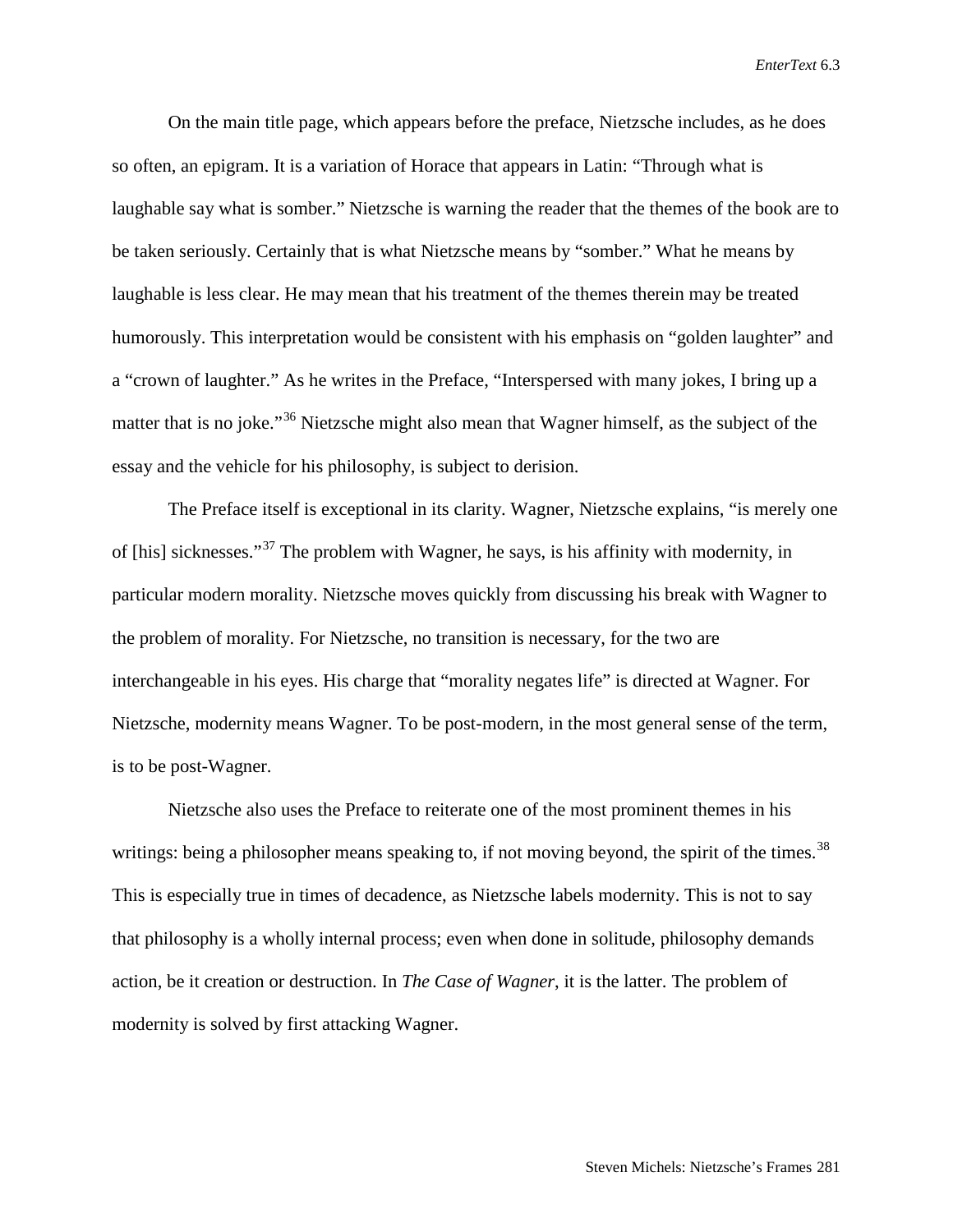However much Wagner is Nietzsche's intended target, Nietzsche is by no means angry with his friend and former teacher. "When in this essay I assert the proposition that Wagner is harmful," Nietzsche writes, "I wish no less to assert for whom he is nevertheless indispensable— for the philosopher."<sup>[39](#page-29-30)</sup> If Wagner is modernity, then a philosopher needs to overcome him. Nietzsche is grateful, for Wagner is pure in his decadence and his representation of all that is modern. If Wagner is a sickness, then Nietzsche knows the cure, for Nietzsche heals, as he did with himself. And Nietzsche could heal us, too, if we let him. Wagner is a placeholder for modernity, but Nietzsche is irreplaceable. We should be grateful to Nietzsche, he himself suggests, for he has shown us the path from Wagner, from the decadence of modernity, a means to escape our own decadence. We "must first become a Wagnerian;" only then can we become Nietzschean.<sup>[40](#page-29-31)</sup> The difficulty of Nietzsche's break with his former teacher is indicated by the manner in which he concludes *The Case of Wagner*: he ends it with two postscripts and an epilogue. It is a short book, and these pages are nearly half of it.

Nietzsche ends the main text of *The Case of Wagner* with a defense of art and, with it, a defence of what he calls philosophy. But Nietzsche does not end here. The Postscript begins with him referring to the "seriousness" of how he ended the work. For some reason it is this seriousness that "permits" Nietzsche to add the Postscript, or at least a postscript of this sort. It is not immediately clear whether Nietzsche intends to continue in this tone, or if, bothered by the seriousness of his final words on Wagner, he wishes to end on a note more consistent with his fondness for laughter and a "gay science." Soon it becomes clear that the former is the case.

The subtitle of the Postscript ought to be "One pays heavily for being one of Wagner's disciples," for Nietzsche uses this phrase five times in as many pages. It is a rare instance— "Thus spoke Zarathustra" is the most notable exception—of Nietzsche's style being predicated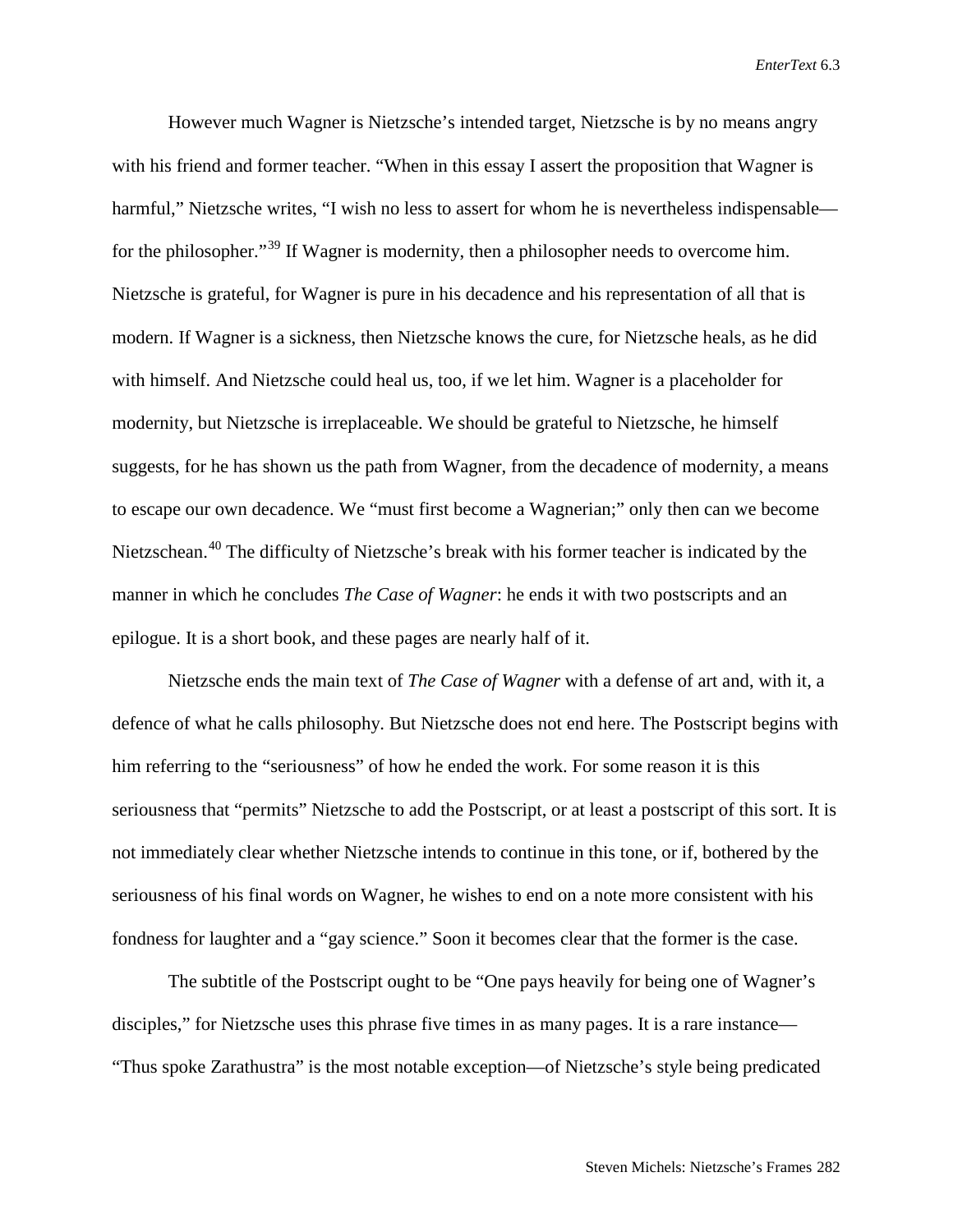on a repetition of words. In its first and second usage, it is the Germans who have paid for their discipleship. Although they had initially resisted Wagner, the Germans, "the *delayers par excellence* in history, are today the most retarded civilized nation in Europe."<sup>[41](#page-29-32)</sup> If they are to be admired at all, it is for their youth, not their overall health or character.

What of Wagner's influence on culture? It too has suffered. Wagner brought forth "the presumption of the layman, the art-idiot."<sup>[42](#page-29-33)</sup> Similarly, Wagner made others view education and training as superfluous or even harmful. It was replaced with a "faith in genius or, to speak plainly, by impudent dilettantism."[43](#page-29-34) Worse yet, Wagnerianism meant "*theatrocracy*—the nonsense of a faith in the *precedence* of the theater, in the right of the theater to *lord it* over the arts, over art."<sup>[44](#page-29-35)</sup> For Nietzsche, the theatre is to serve art, for theatre is always a slave to the mass. In sum, Wagner brought egalitarianism into art and levelled high culture with his moralism. If god is dead, Wagner dragged his corpse into the orchestra pit.

The sentiment of the Postscript is curious given what Nietzsche says of Wagner in the Preface. In the Preface, Nietzsche is grateful; in the Postscript, Nietzsche speaks as a lover scorned. Yet Nietzsche does not claim that he has paid for his discipleship. The Germans, culture, the spirit, the young, and women have paid for following Wagner, but Nietzsche is grateful. Nietzsche is not a disciple who paid a great price; rather, Wagner was, for Nietzsche, a means to greatness and health. This should not stop others—the Germans, proponents of culture, the young, and women—from despising Wagner. And if they do turn from Wagner, there is an alternative path. This path, Nietzsche claims, leads them not from Wagner to Nietzsche, but from Wagner back to themselves.

Absent from this account are philosophers—most notably, Nietzsche himself. When he does comment on the effect that Wagner had on him, he returns to the grateful posture of the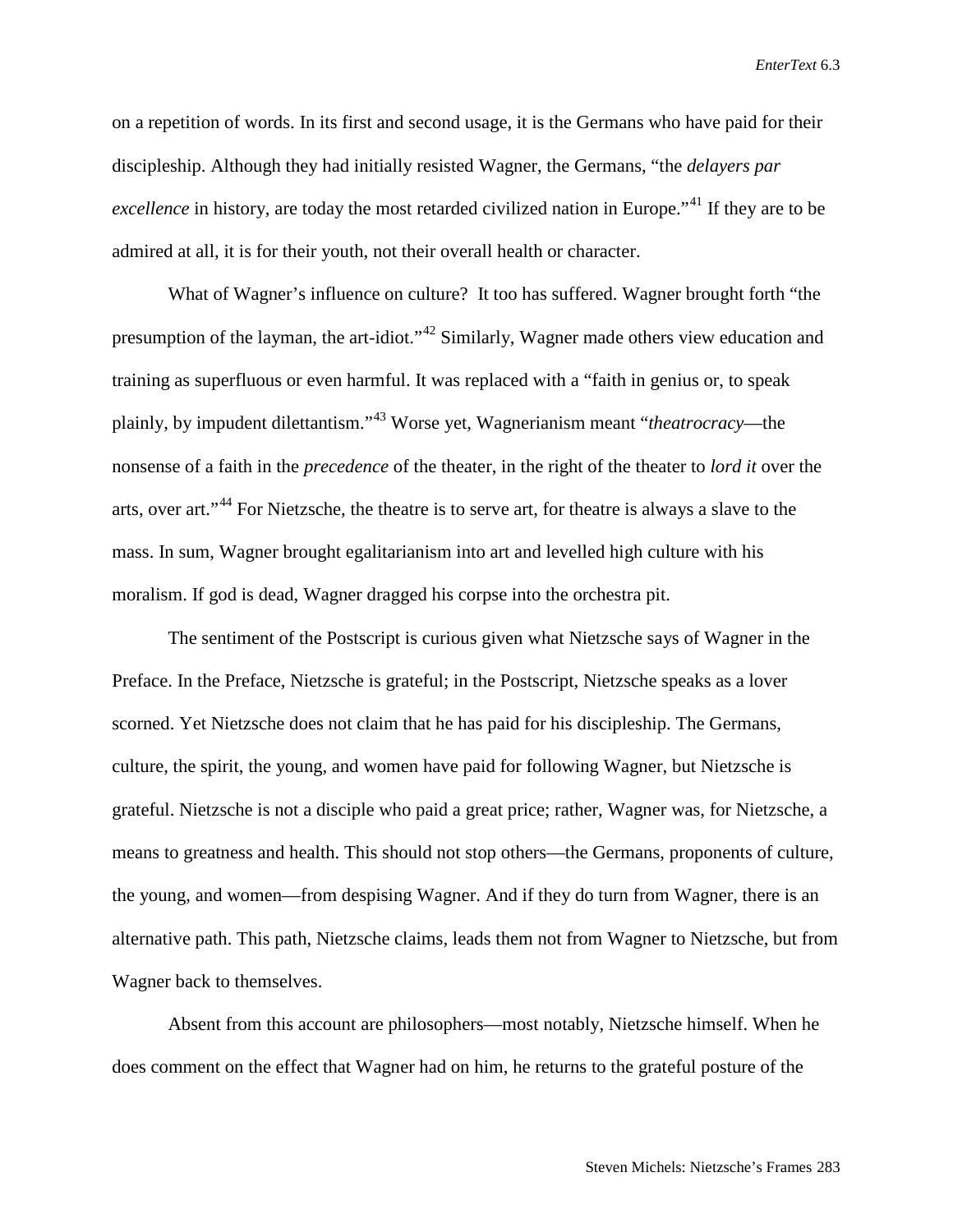Preface. When writing of Wagner's *Parsifal*, Nietzsche remarks that he wishes that he had written it.<sup>[45](#page-29-36)</sup> Nietzsche can be grateful, but everyone else should be angry. That is something that should not be forgotten—to the extent that Nietzsche tacks it on to the end of the main text.

Nietzsche recognizes that the tone of the Postscript is subject to confusion, so much so that he adds another one. "My letter, it seems, it open to a misunderstanding," he writes.<sup>[46](#page-29-37)</sup> It is not clear whether he is referring to the entire text or merely to the Postscript. In either case, *The Case of Wagner* is incomplete. Nietzsche is concerned that his gratitude will be misconstrued.<sup>[47](#page-29-38)</sup> Of course nothing would have stopped Nietzsche from editing the text to make this point clear. However, he chose to elucidate this fact in pages added to the main text—pages left out in the open for the reader to discover. Hence the problem is not with Nietzsche or the book he had just finished; the problem is with his audience, and it demands a unique solution. Nietzsche is a careful writer who demands attentive readers. Nietzsche will do his utmost to ensure that they understand him, even if that means that he must leave them with two postscripts and an epilogue.

Nietzsche also uses this opportunity to clarify his attack on Wagner and his view of music in general. Wagner may exemplify the decadence of the times, Nietzsche argues, but he is certainly not its cause. His genius was in accelerating the decline. Others hesitated, but Wagner did not.<sup>[48](#page-29-39)</sup> The Second Postscript is a curious addition to the text, if Nietzsche's intent was to clarify his gratitude toward Wagner. While he did elevate Wagner, he did it indirectly by attacking others—most notably Brahms. By presenting Wagner in this relatively positive light, he pushes readers toward him. At the same time, Nietzsche reiterates his claim that Wagner "was courage, the will, *conviction* in corruption."[49](#page-29-40) He wants everyone to know Wagner's decadence; only then can they know Nietzsche. Nevertheless, he concludes the Second Postscript optimistically, with an appeal to what is left of cultural greatness.[50](#page-29-41)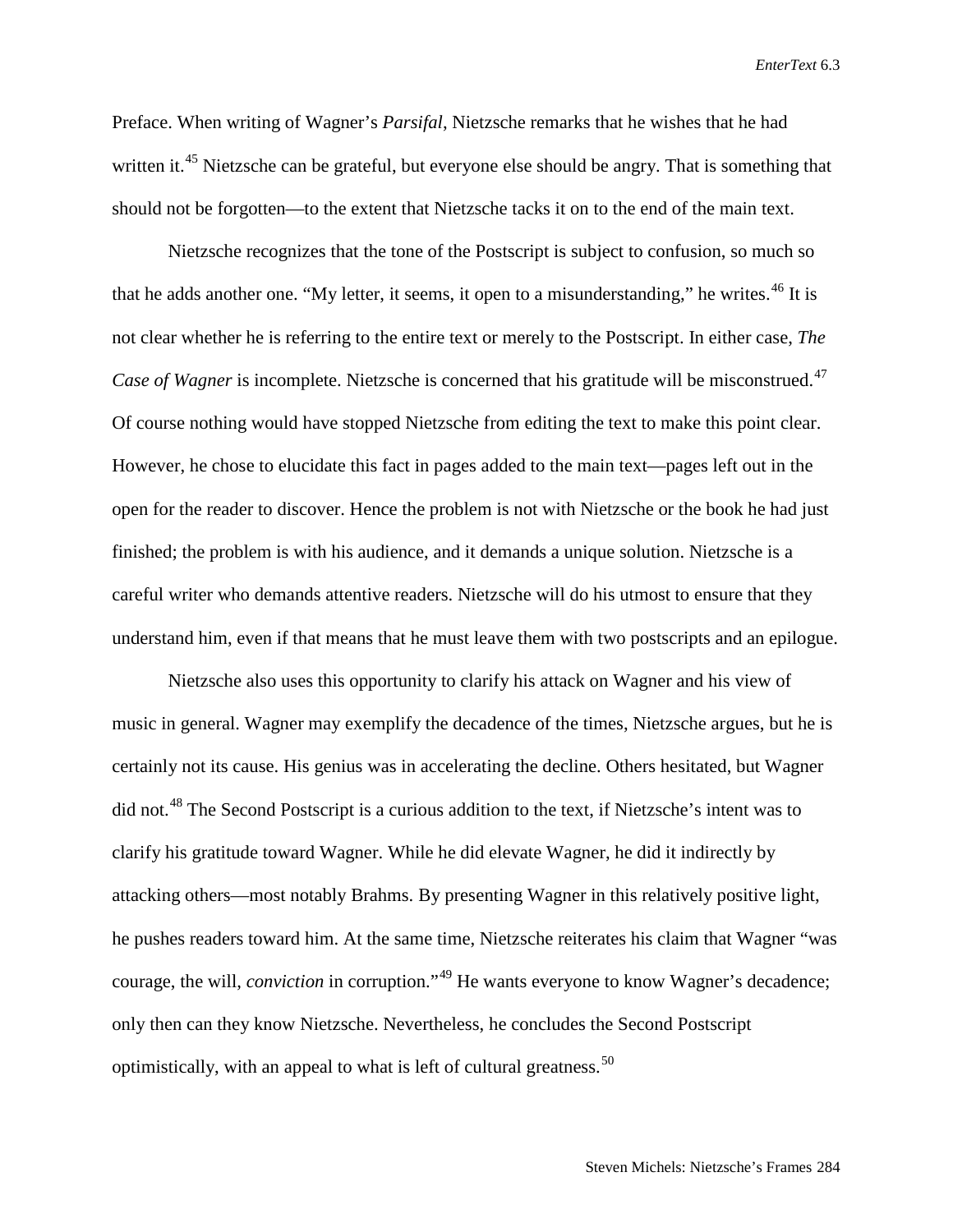If two postscripts were not enough, Nietzsche adds an epilogue. Clearly, *The Case of Wagner* finds Nietzsche not knowing how to say farewell. It is an opportunity, he notes, for us to "recover our breath" and for him to "wash his hands," after having dealt with someone such as Wagner.<sup>[51](#page-29-42)</sup> For Nietzsche, taking a step back from Wagner means first summarising what he means by the term *modern*. Every age embraces the virtues of ascent or decline, he explains; and modernity is an age of weakness and decline. Nowhere is this more evident than when examining Christianity and its opposite. Wagner's fault is his inability to appreciate the difference between Christianity and master morality. "Noble morality, master morality, conversely, is rooted in a triumphant Yes said to *oneself*—it is self-affirmation, self-glorification of life," Nietzsche writes.<sup>[52](#page-29-43)</sup> "All of *beautiful*, all of *great* art belongs here: the essence of both is gratitude.<sup>"[53](#page-29-44)</sup> It is the same gratitude that marks his own philosophy, he suggests. His is beautiful and great art; its essence is gratitude toward Wagner.

While presenting his view on morality, Nietzsche makes a reference to *On the Genealogy of Morals* in a rare footnote to the main text. It is in the *Genealogy*, Nietzsche claims, that the problem of morality was first detailed: "perhaps there is no more decisive turning point in the history of our understanding of religion and morality."<sup>[54](#page-29-45)</sup> At the same time, he declares, "This book, my touchstone of what belongs to me, has the good fortune of being accessible only to the most high-minded and severe spirits: the *rest* lack ears for it."[55](#page-29-46) He virtually dares readers to seek it out.

*The Case of Wagner* is not Nietzsche's final say on Richard Wagner, however. He thought enough of Wagner, and indeed of his break with him, to put together *Nietzsche Contra Wagner*, which was composed of parts collected from his earlier works. Nietzsche wanted there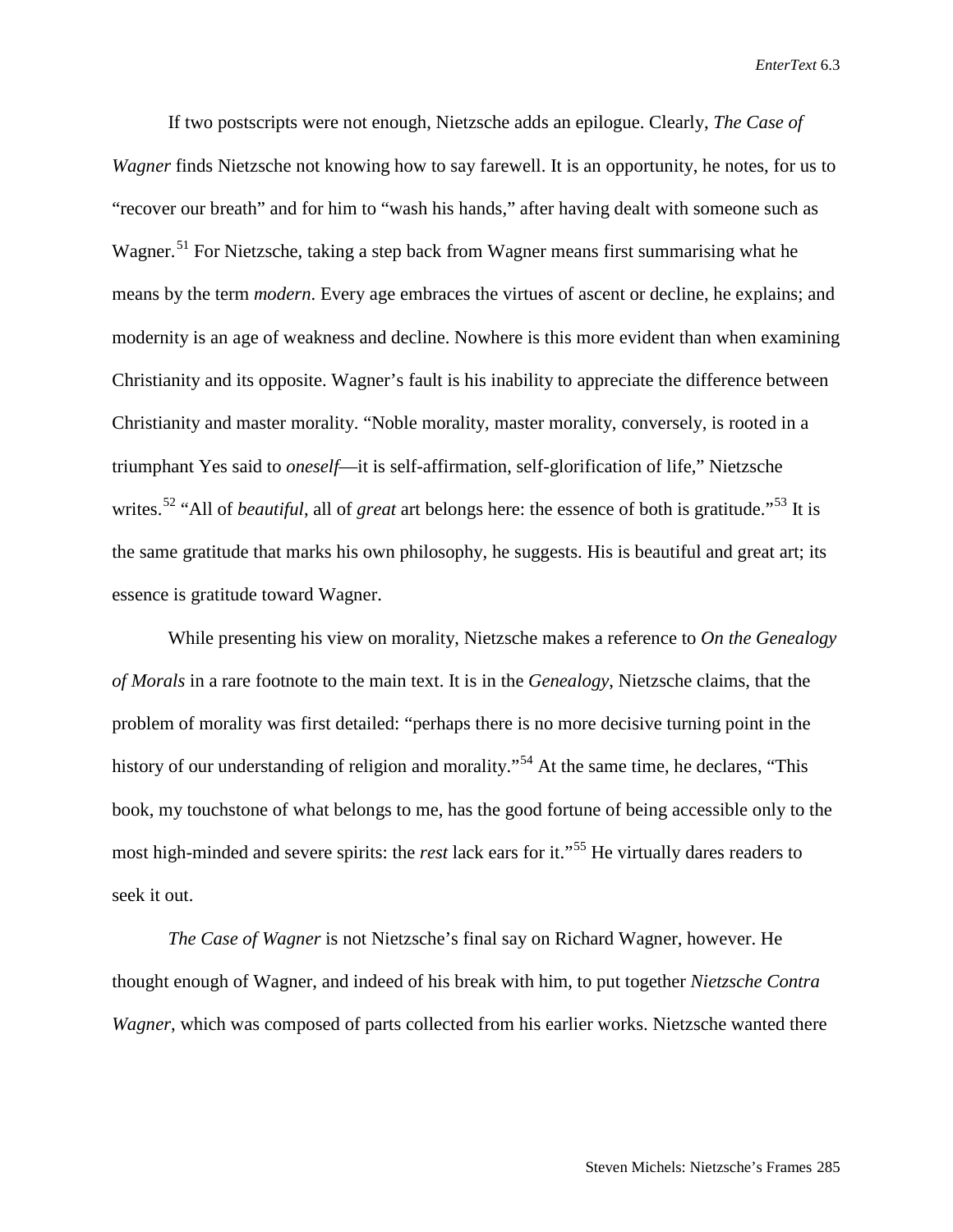to be no doubt that, however much *The Birth of Tragedy* stood as a testament to Wagner's influence, his own later works break from Wagner in a clear, decisive manner.

Moreover, Nietzsche illustrates that his break with Wagner was anything but recent, noting that it began shortly after the initial publication of *The Birth of Tragedy*. As R. J. Hollingdale points out, this would have marked 1878 as the year of the break, five years before Wagner died, instead of five years after his death.<sup>[56](#page-29-47)</sup> In the Preface to *Nietzsche Contra Wagner*, Nietzsche writes: "All of the following chapters have been selected, not without caution, from my older writings—some go back all the way to 1877—perhaps clarified here and there, above all shortened. Read one after another, they will leave no doubt either about Richard Wagner or about myself: we are antipodes."<sup>[57](#page-29-48)</sup>

The Epilogue to *Nietzsche Contra Wagner* is also rather revealing. In the first part, he details that his philosophy is the result of *amor fati*, his "inmost nature."<sup>[58](#page-29-49)</sup> It is this nature, Nietzsche lauds, that has taught him. He suggests that, although he has heralded Wagner as his teacher, he alone is responsible for his "*higher* health" and indeed his philosophy. [59](#page-29-50) Wagner was his teacher only insofar as he brought with him sickness and pain. The second part of the Epilogue begins as a reflection on the first. For Nietzsche, Wagner is the abyss out of which he must emerge.<sup>[60](#page-29-51)</sup> In the next part, Nietzsche attacks modernity and its reliance on reason. Here we find Wagner as modernity incarnate. In contrast, it concludes in praise of the Greeks. If Wagner is modernity, then the Greeks are the cure.<sup>[61](#page-29-52)</sup> *Nietzsche Contra Wagner* is as much a break with Wagner as it is a turn to the Greeks, a lesson not to be lost on Nietzsche's audience.

#### *Zarathustra's* **Frame**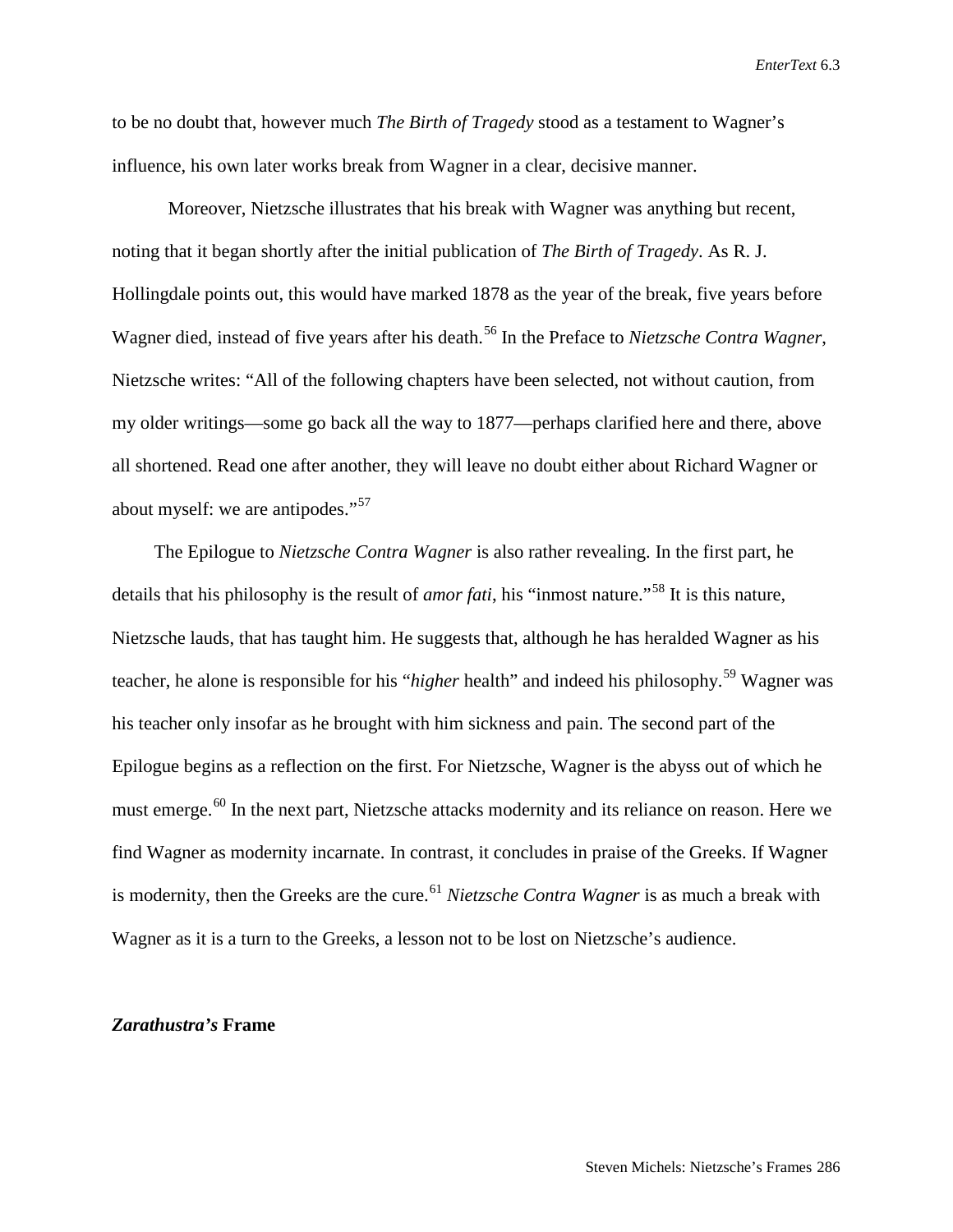As Nietzsche makes clear, all of his books are mere footnotes to *Zarathustra*. This is especially true of *The Gay Science*, for it was the book Nietzsche completed before beginning his magnum opus. It was reworked and republished following *Beyond Good and Evil.* Consequently, *The Gay Science* has the distinction of being the prelude and postlude to *Zarathustra*, and it serves as an indispensable frame to understanding Nietzsche's most important, and most difficult, work.

The original publication of *The Gay Science* included an epigram on its title page, which Nietzsche had adopted from Emerson: "To the poet, the sage, all things are friendly and hallowed, all experiences profitable, all days holy, all men divine."<sup>[62](#page-29-53)</sup> Nietzsche had elsewhere remarked of his fondness for Emerson, so this passage hardly seems out of place, particularly since it is quite Nietzschean.<sup>[63](#page-29-54)</sup> What is noteworthy, however, is that Emerson himself had used the term "joyful science" in his writings and lectures—a fact that Nietzsche never acknowledged. It is quite possible that Nietzsche did know of Emerson's use of this phrase. "The Tomb Song" from *Zarathustra* contains a paragraph with reference to "gay wisdom" and another paraphrase of Emerson—"All days shall be holy to me." It is not proof that Nietzsche took the "gay science" from Emerson, but it would be a great coincidence. If Nietzsche had lifted Emerson's concept for his own book, it is fitting that Emerson should be placed at the outset. Perhaps more interesting is that the epigram is removed for the second publication of *The Gay Science* and replaced with something from Nietzsche, also in German:

I live in my own place, have never copied nobody even half, and at any master who lacks the grace to laugh at himself—I laugh. *Over the door to my house.[64](#page-29-55)*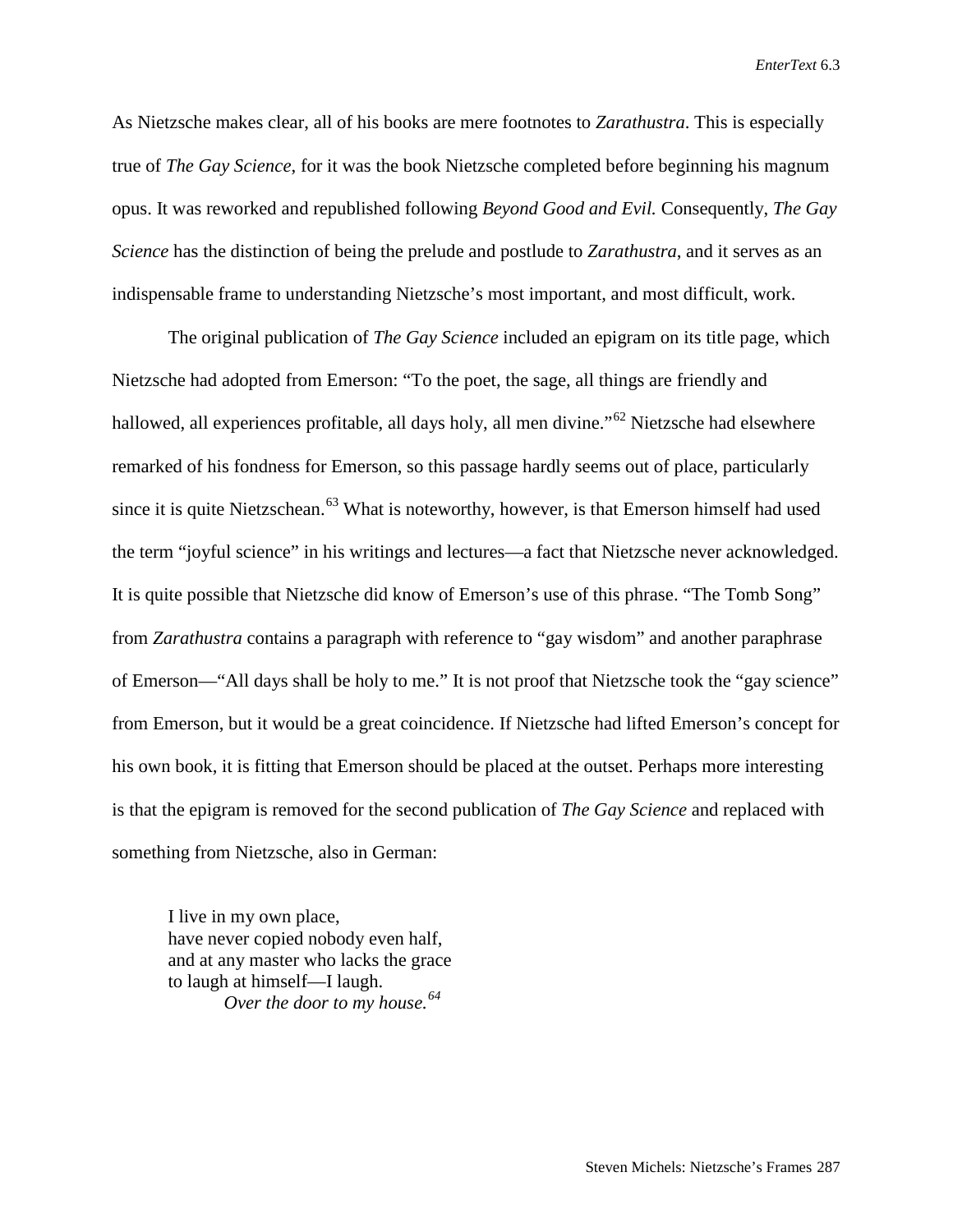Lines 3 and 4 reiterate the theme of the book, but that can be said only incidentally of the first two. Regardless of whether Nietzsche borrowed "joyful science" from Emerson, he defiantly claims ownership of it on the title page when the book is revised. The last half of the new epigram may be philosophical, but the first half is territorial.

The original version of *The Gay Science* did not include a preface. In addition to the nod to Emerson, it included a "Prelude in German Rhymes," which Nietzsche called "Joke, Cunning, and Revenge." It is a collection of sixty-three poetic aphorisms. It is assuredly the only book with "science" in its title to begin like this. This is especially true because none of the verses seem to take science or knowledge as their theme. Whatever his intention, Nietzsche's *fröhliche Wissenschaft* does not begin with science.

When *The Gay Science* was republished in 1887, Nietzsche added a new frame. The book, he admitted, "may need more than one preface."<sup>[65](#page-29-56)</sup> "And in the end," Nietzsche continues, "there would still remain room for doubt whether anyone who had never lived through similar experiences could be brought closer to the *experience* of the book by means of prefaces."<sup>[66](#page-29-57)</sup> The language, and perhaps the theme, of *The Gay Science* is such that it will have to be lived if it is to be understood. In effect, the new preface serves as a guide to those not needing one.

The remainder of the first section of the new preface is remarkably open and direct. In *Zarathustra* Nietzsche writes of Zarathustra's convalescence; in the Preface to *The Gay Science*, he writes of his own. "Gratitude pours forth continually, as if the unexpected had just happened—the gratitude of a convalescent—for *convalescence* was unexpected."[67](#page-29-58) For Nietzsche, *The Gay Science* "signifies the saturnalia of a spirit who has patiently resisted a terrible, long pressure—patiently, severely, coldly, without submitting, but also without hope and who is now all at once attacked by hope, the hope for health, and the *intoxication* of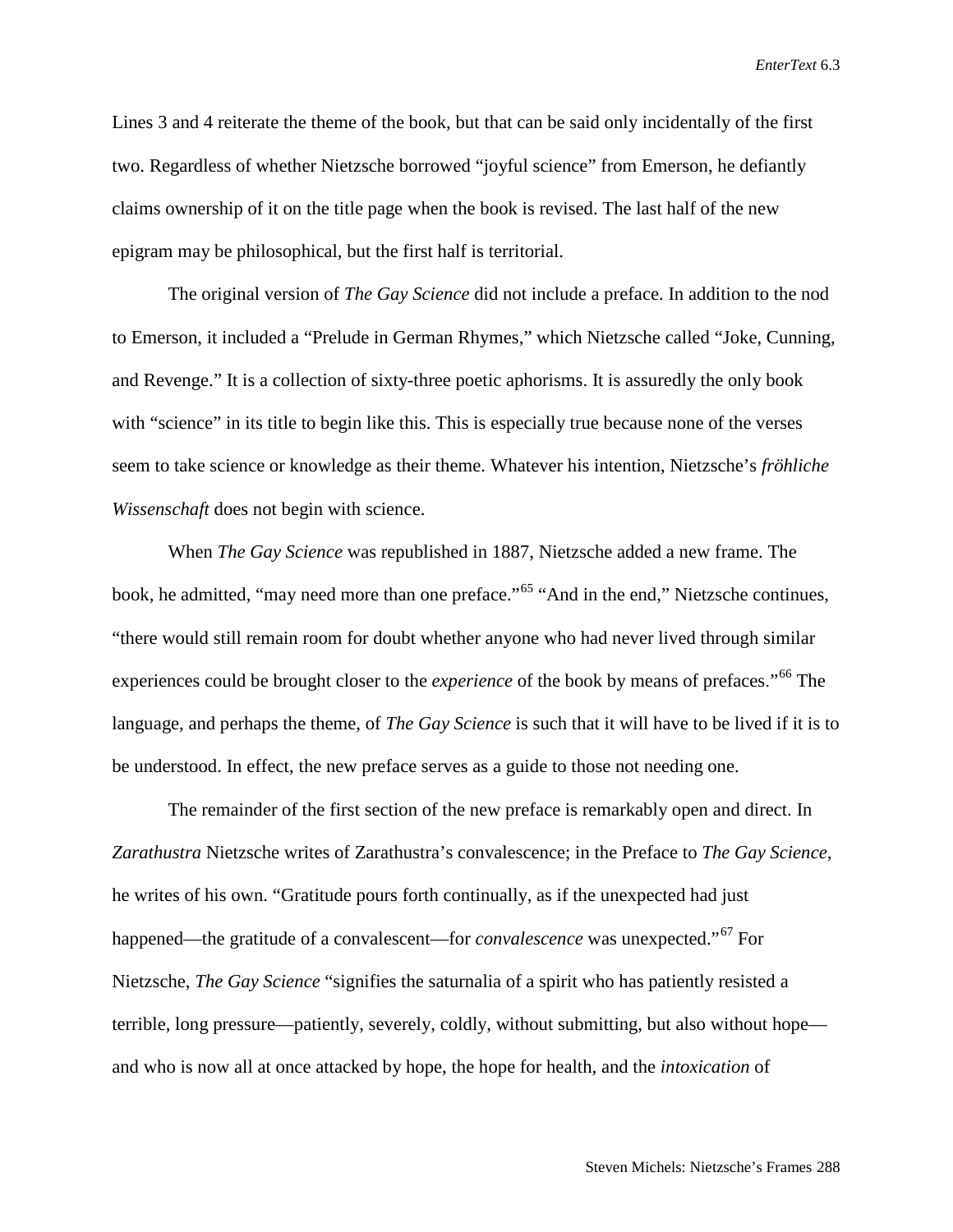convalescence."[68](#page-29-59) Nietzsche not only tells that he convalesced, but also tells of his hope. Schacht is right to argue that all of the prefaces of 1886 have recovery as their common theme.<sup>[69](#page-29-60)</sup> Astonishingly, Nietzsche's own convalescence is absent from *Ecce Homo*. He reveals more of himself in this new preface than in his intellectual biography.

The second part of the new preface steps back from Nietzsche's confession. Nietzsche mentions the "triumphant gratitude" of certain healthy philosophers—himself included, undoubtedly—and contrasts those who "*need* their philosophy" as a sort of medication. Nevertheless, he does continue on the theme of convalescence, albeit it in a more impersonal and, indeed, negative manner. "We philosophers, if we should become sick, surrender for a while to sickness, body and soul—and, as it were, shut our eyes to ourselves."<sup>[70](#page-29-61)</sup> Sick philosophers make for sick philosophies—a theme presented in *Zarathustra*. Philosophy is not a cure for the sick but a "luxury" for the healthy. A "gay science" is predicated on a notion of health.

This is not to say that sickness does not have a place. Nietzsche admits that, for him, his chronic illness has been an invaluable perspective from which he has come to know what health truly is. "I am very conscious of the advantages that my fickle health gives me over all robust squares.... Only great pain is the ultimate liberator of the spirit."<sup>[71](#page-29-62)</sup> It is this sense of health that reminds Nietzsche of the primacy of the body and the value of viewing life as a guide for science and the standard for judgments concerning truth.

The theme of health continues in the final section, and Nietzsche uses it as an opportunity to emphasise the main theme.[72](#page-29-63) Nietzsche is a changed man since *Zarathustra*, and he has a changed philosophy. He is at once more innocent and dangerous, brazen and subtle. What he makes clear is that he, like his Zarathustra, has been redeemed. His is a philosophy that knows health, and he is unafraid to sing its praises, even to those on their deathbed.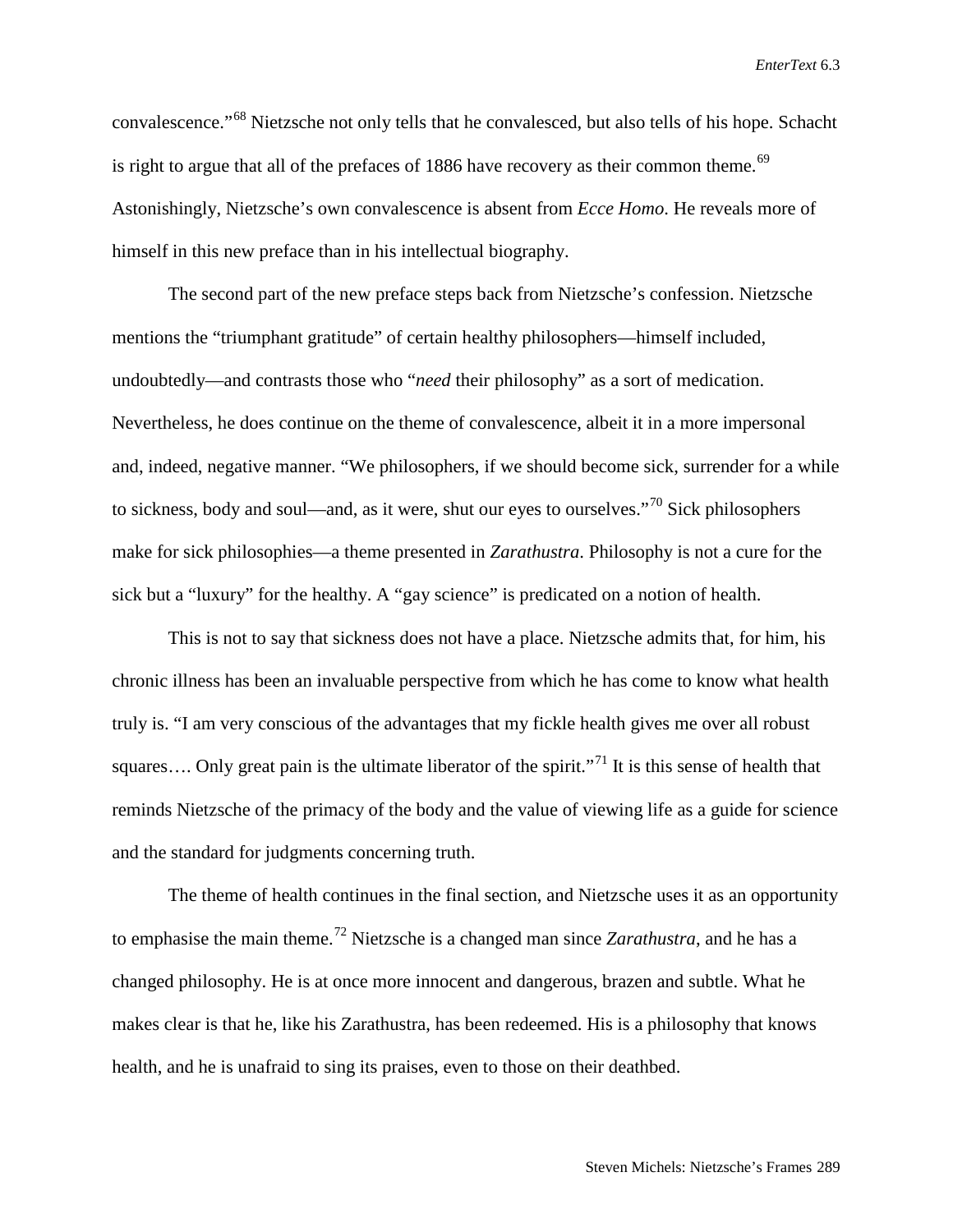It is only in the concluding part of the new preface that Nietzsche introduces the subject of the book. "No, this bad taste, this will to truth, to 'truth at any price,' this youthful madness in the love of truth, have lost their charm for us: for that we are too experienced, too serious, too merry, too burned, too *profound*," he writes. "Today we consider it a matter of decency not to wish to see everything naked, or to be present at everything, or to understand and 'know' everything."<sup>[73](#page-29-64)</sup> Nietzsche ends the preface by offering the Greeks as an example of his teaching.

Nietzsche did more than tweak *The Gay Science* for its second publication; he returned to it in a substantive way, adding an entire chapter. It is certainly the longest of his revisions, dwarfing even the weighty "An Attempt at a Self-Criticism." The original ending of *The Gay Science*, section 342 of Book IV, entitled "Incipit *tragoedia*," parallels the beginning of *Zarathustra*. It is, with one minor change, the first section of what would become "Zarathustra's Prologue." Nietzsche clearly intended *The Gay Science* to frame *Zarathustra*.

His revision only emphasises this fact. Added to it was Book V, entitled "We Fearless Ones."[74](#page-29-65) The epigram for the addition is a quotation from Turenne, a great French general: "You tremble, carcass? You would tremble a lot more if you knew where I am taking you." The epigram introduces the major theme of Book V: courage. Nietzsche returns to this theme often in the book, most notably in section 355. "Is it not the *instinct of fear* that bids us to know?" Nietzsche asks.<sup>[75](#page-29-66)</sup> His gay science demands, above all, fearless practitioners—that is, philosophers or "free spirits"—with courage enough to live in an uncertain world. To follow Nietzsche requires bravery of a military sort.

The first aphorism of Book V details Nietzsche's "cheerfulness" at the fact that "the belief in the Christian god has become unbelievable."<sup>[76](#page-29-67)</sup> The "greatest recent event,"<sup>[77](#page-29-68)</sup> the reason that Zarathustra fled into solitude,  $78$  is now a great opportunity, perhaps the greatest there has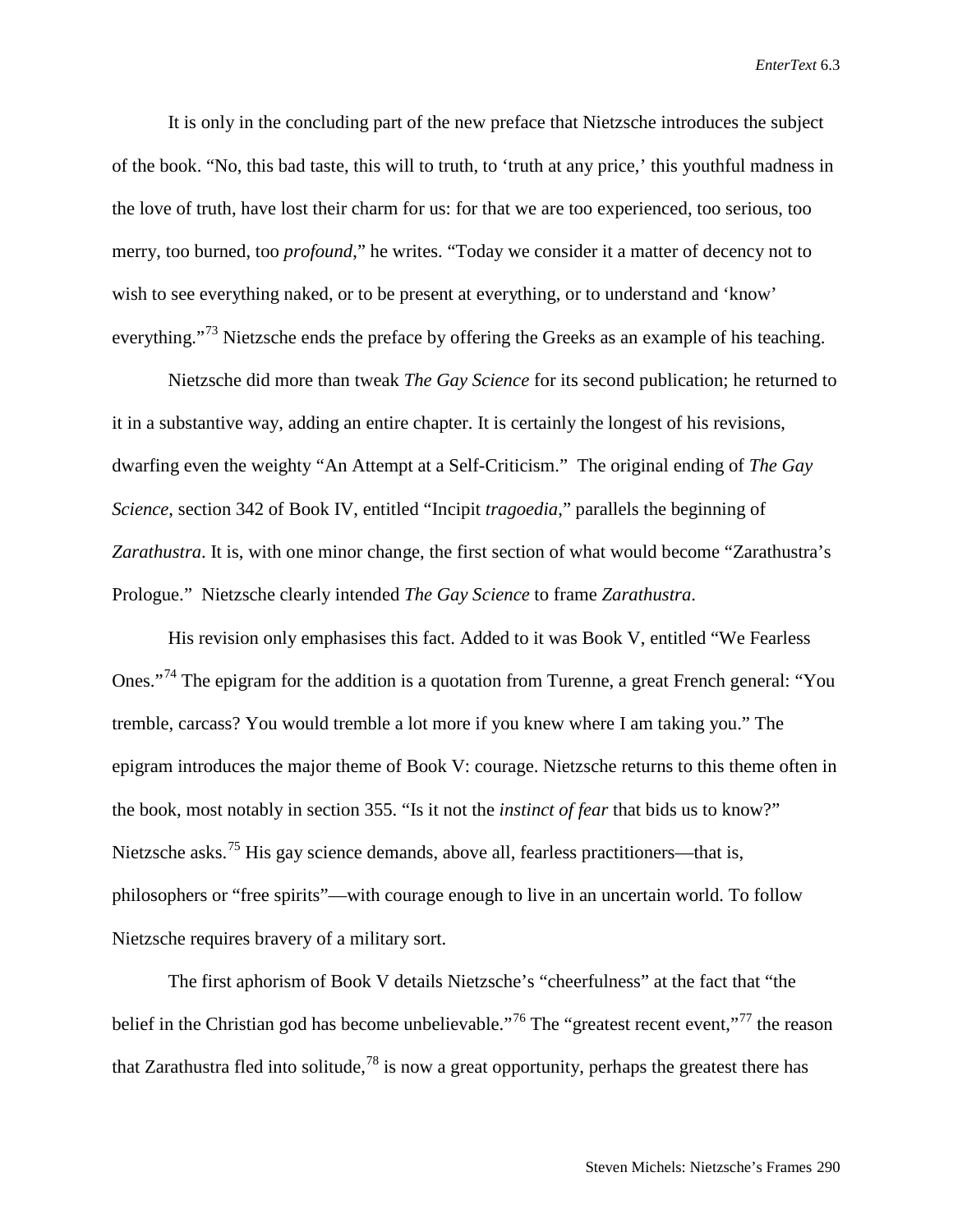ever been. It is a freedom from Christianity, freedom for creation, that gives "we philosophers and 'free spirits'" the courage to venture out into the "open sea."[79](#page-29-70) It seems fitting that Nietzsche returns to *The Gay Science* to celebrate this fact, given that the death of god was first announced in its pages.<sup>[80](#page-29-28)</sup> Nietzsche has come full circle, as it were, to rejoice in the death of god. The addition of the new book makes Nietzsche's gay science even more joyous.

The penultimate aphorism of Book V mirrors the original end of *The Gay Science*. Entitled "The great health," it ends with a nod to *Zarathustra*: "it is perhaps only with him that *great seriousness* really begins, that the real question mark is posed for the first time, that the destiny of the soul changes, the hand moves forward, the tragedy *begins.*"[81](#page-29-71) *The Gay Science* was intended to frame *Zarathustra* and was expanded with that in mind.

The Epilogue returns to the theme that opens the Preface: Nietzsche's audience and their ability to comprehend his message. The "virtues of the right reader," Nietzsche lectures, are "forgotten and unknown."[82](#page-29-29) That is the curse of the artist, Nietzsche proposes. Nevertheless, that should not stop him from singing. Those who cannot sing a song of their own, or even understand the music of others, can at least sing along.

Apart from a new preface and Book V, Nietzsche also added an appendix of songs to *The Gay Science*. Of the new ending, he writes, "songs in which a poet makes fun of all poets in a way that may be hard to forgive."[83](#page-29-30) The final song is set to dance. The original version of *The Gay Science* began in verse; Nietzsche now realizes that his gay science must end there.

Nietzsche structured *The Gay Science*, the original and the revision, expecting that careful readers will follow his own intellectual development. It is quite fitting that one of his last, and most powerful, books is an intellectual biography.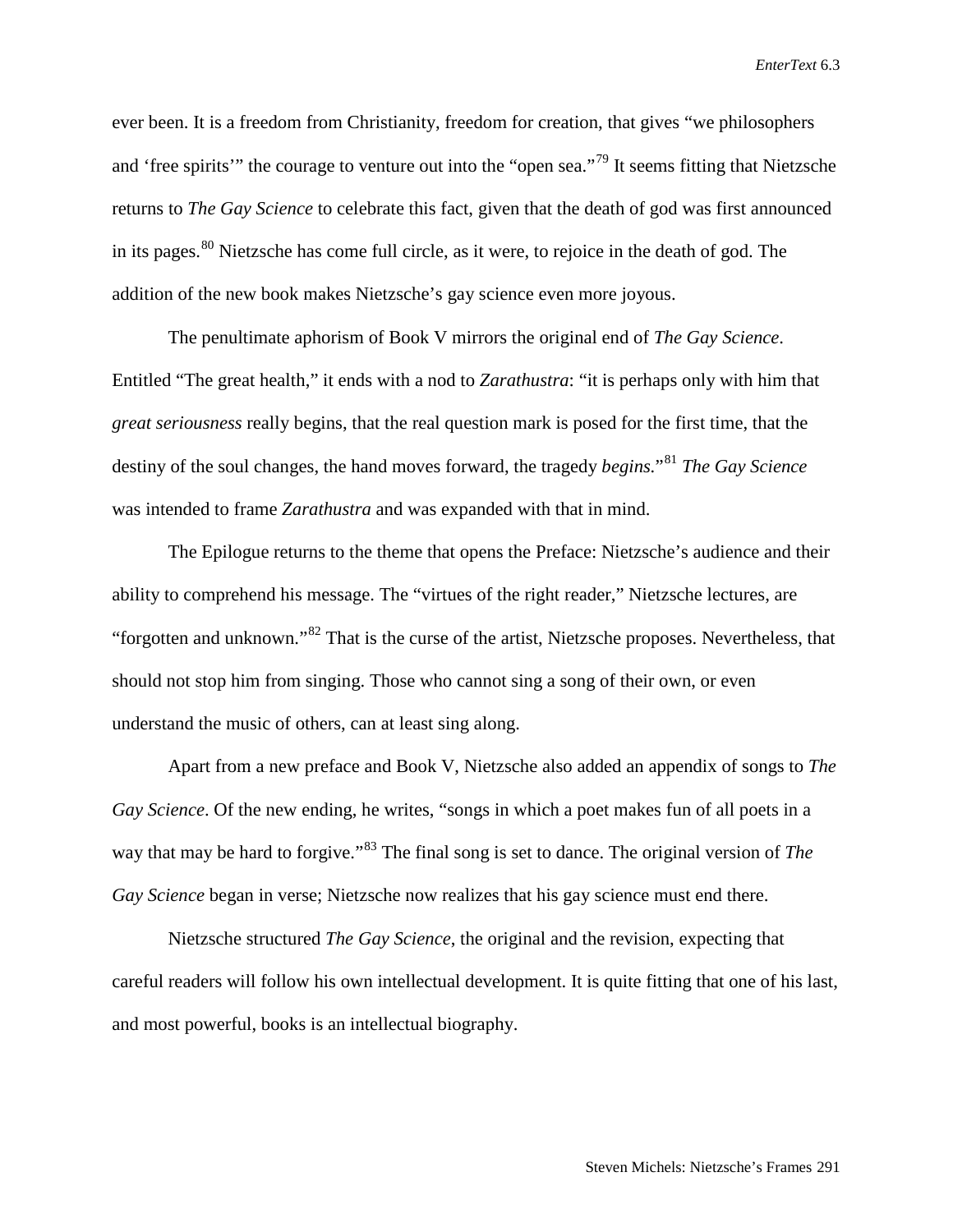## *Ecce Homo*

The prefaces of 1886-87 are not the final word that Nietzsche had on his books; they all reappear in *Ecce Homo*, where Nietzsche reviews, and indeed critiques, his previous books. He uses his biography as an opportunity to present his works anew, to fit them with new prefaces. For all of his talk of esotericism and preferring a selective audience,  $84$  Nietzsche feared being misunderstood, and he used *Ecce Homo* to frame his entire corpus.

To reach the section where he examines his books, "Why I Write Such Good Books," a reader must first go through sections with equally immodest titles, such as "Why I Am So Wise" and "Why I Am So Clever." (No one could ever accuse him of being humble.) In a rare embrace of convention, Nietzsche presents his books in chronological order.

The first section finds him returning once again to his first book. "To be fair to *The Birth of Tragedy*," writes Nietzsche, "one has to forget a few things."<sup>[85](#page-29-32)</sup> He repeats its connection to Wagner, which he had detailed in "An Attempt at a Self-Criticism;" makes note again of how the book is "indifferent toward politics;" and remarks its "profound, hostile silence about Christianity."[86](#page-29-33) He does, however, give the book credit for its "understanding of the Dionysian phenomenon among the Greeks" and its recognition of Socrates as "a typical decadent."[87](#page-29-34) All in all, "this beginning is exceedingly strange,"[88](#page-29-35) Nietzsche admits, and the essay points away from it. In the concluding section, Nietzsche refers to his essay "Wagner in Bayreuth" and admits, "in all psychologically decisive places I alone am discussed—and one need not hesitate to put down my name or the word 'Zarathustra' where the text has the word 'Wagner.'"[89](#page-29-36) Nietzsche wants his readers to know that his break with Wagner has had an impact on his books. *The Birth of Tragedy* is an accidental and crude preface to *Zarathustra*.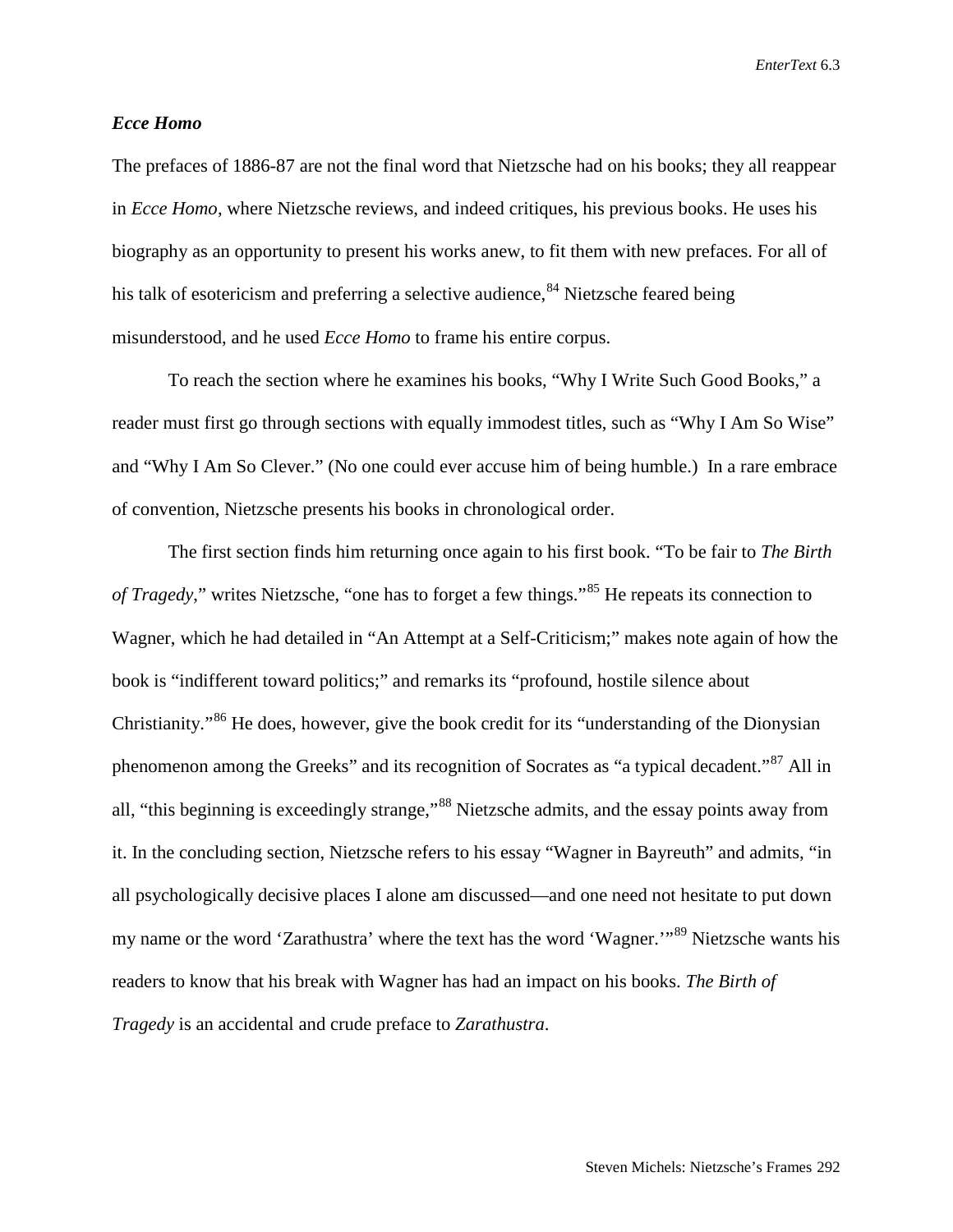The reference to "Wagner in Bayreuth" foreshadows what comes next: Nietzsche's treatment of *Untimely Meditations*, of which the Wagner essay was a part. The first section of this chapter merely summarises the arguments contained in the four "warlike" essays. In the middle section Nietzsche remarks that only the essay on David Strauss had any success.<sup>[90](#page-29-37)</sup> For Nietzsche, success meant strong sales and developing a reputation as an intellectual force. In sum, it gave Nietzsche the freedom to develop as a thinker.

In the concluding section, however, Nietzsche returns to the theme he initiated in the essay on *The Birth of Tragedy*: the new relationship he had with his teachers. "Now that I am looking back from a certain distance upon the conditions of which these essays bear witness, I do not wish to deny at bottom they speak only of me. The essay *Wagner in Bayreuth* is a vision of my future, while in *Schopenhauer as Educator* my innermost history, my *becoming*, is inscribed. Above all, my promise!"<sup>[91](#page-29-38)</sup> If the title of the latter essay is better said "Nietzsche as Educator," Nietzsche was educating himself.

The real problem is not their subject; it is the treatment that the subjects receive. These essays are not the works of a philosopher, Nietzsche admits. "I had to be a scholar, too, for some time."<sup>[92](#page-29-39)</sup> This echoes what he had said on the subject in an earlier text: "It may be necessary for the education of a genuine philosopher that he himself has also once stood on all these steps on which his servants, the scientific laborers of philosophy, remain standing."<sup>[93](#page-29-40)</sup> It appears that these essays are "untimely" not because we are not ready to receive them, but because Nietzsche was not ready to write them. Not surprisingly, this book was his only one not to be fitted with a new preface and reissued. Consequently, when Nietzsche writes of these essays in *Ecce Homo*, it is not as a new preface or postlude, but an epitaph by Nietzsche the philosopher for Nietzsche the scholar.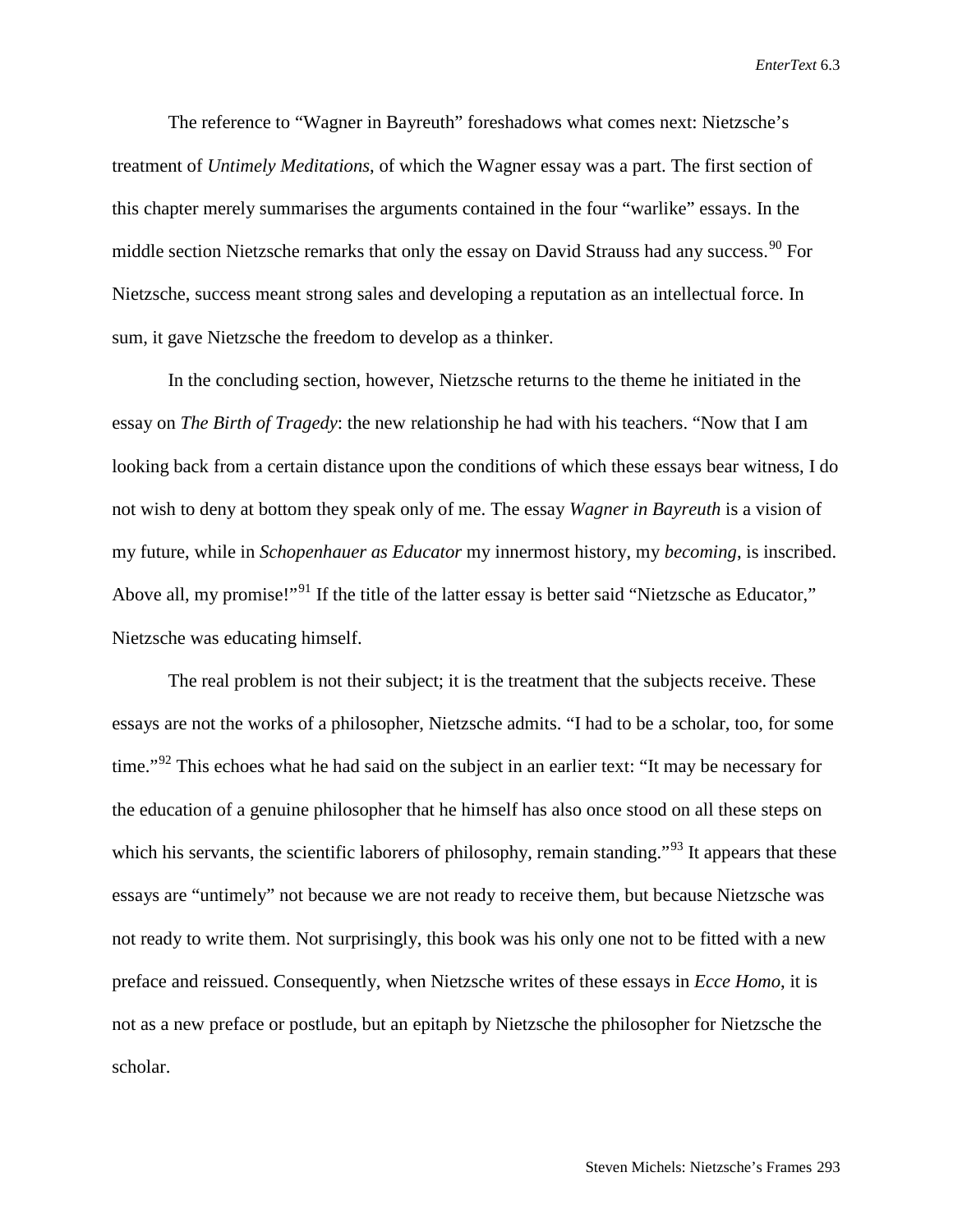Nietzsche's earlier, quasi-academic works should be contrasted with his later books, particularly *Thus Spoke Zarathustra*. Nietzsche reveals here that *The Gay Science* was written in the time between his discovery of eternal recurrence and composing *Zarathustra*. Nietzsche then quotes at length from an aphorism entitled "The great health," from Book V of *The Gay Science*, the chapter added after *Zarathustra* had been completed. Nietzsche presents *Zarathustra* as the pinnacle of human accomplishment: "This work stands altogether apart. Leaving aside the poets: perhaps nothing has ever been done from an equal excess of strength. My concept of the 'Dionysian' here became a *supreme deed*; measured against that, all the rest of human activity seems poor and relative."<sup>[94](#page-29-41)</sup> Nietzsche is unambiguous that the eternal recurrence is the teaching and the highest element of *Zarathustra*. What is more, this essay is one of the few places in Nietzsche's writings where he draws a parallel between himself and the main character. "Zarathustra once defines, quite strictly, his task—it is mine, too—and there is no mistaking its meaning: he says Yes to the point of justifying, of redeeming even all of the past."<sup>[95](#page-29-42)</sup> Nietzsche uses Zarathustra as a mouthpiece for his own philosophy. From *Zarathustra* onward, all of Nietzsche's writings were only "fish hooks."[96](#page-29-43) As Lampert notes concisely, "*Zarathustra* begins where the later works end."<sup>[97](#page-29-44)</sup>

Elsewhere Nietzsche is not so clear. For example, he ends the central essay in *On the Genealogy of Morals* by stopping short in describing this element of his teaching. [98](#page-29-46) *Beyond Good and Evil*, the book he wrote immediately after completing his masterpiece, contains a veiled allusion to the eternal recurrence, and *Zarathustra* appears only at the book's conclusion, in the final stanza of "From High Mountains: Aftersong."<sup>[99](#page-29-72)</sup>

*Ecce Homo* may not present all of Nietzsche the man, but it does present his philosophy in its entirety, or at least without hesitation. Nietzsche here reveals the things that are otherwise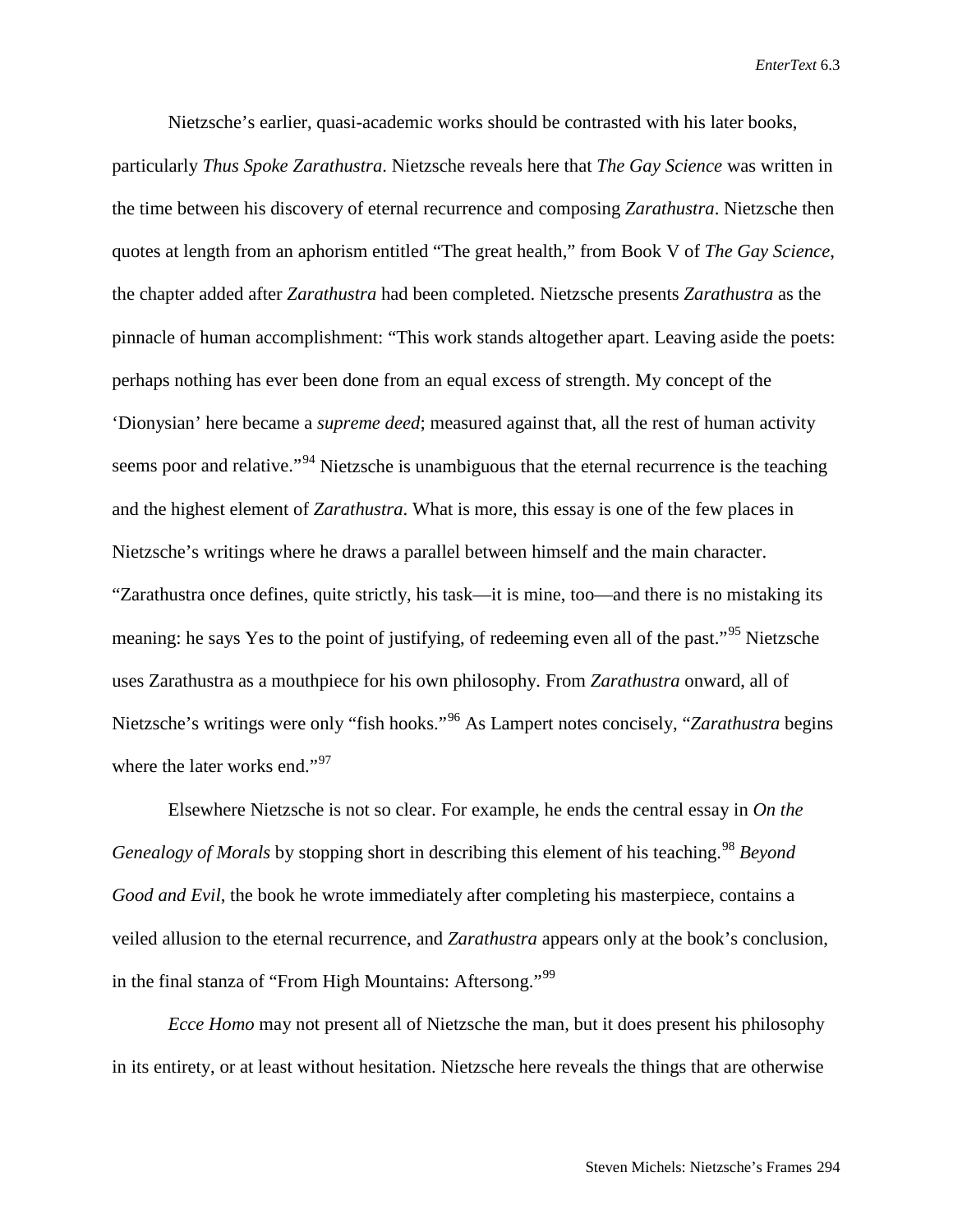absent from his other books. The doctrine of eternal recurrence, for example, is stated here more clearly than it is in *Zarathustra*: "The doctrine of the 'eternal recurrence,'—that is, of the unconditional and infinitely repeated circular course of all things."<sup>[100](#page-29-48)</sup> It is with good reason that Stauth and Turner view *Ecce Homo* as a "last testament and the definite proclamation of the project of revaluation."<sup>[101](#page-29-73)</sup> Similarly, Steinbuch writes: "all of [Nietzsche's] writings occur as an outcome of his self-transformation. Because of this his autobiography [*Ecce Homo*] stands in a unique relationship to the rest of his writings, in that it identifies what were the beginning and end points of that self-transformation. *Ecce Homo* is central in Nietzsche's corpus."[102](#page-29-50) Nietzsche stops himself not because he doesn't want to be understood, but because he wants the readers to experience his teaching. Philosophy is not a love of truth; it is a love of process, for truth is not a destination.

Nietzsche says as much in the Preface to *Ecce Homo*. Although the title—literally, "behold the man"—points to himself, the Preface ends with the first of many references to or lines from *Zarathustra*.<sup>[103](#page-29-52)</sup> It is from the final speech in Part One, where Zarathustra instructs his disciples to leave him. "One repays a teacher badly if one always remains nothing but a pupil," he says.<sup>[104](#page-29-53)</sup> We should expect Nietzsche's biography to be a testament to himself, but instead, it is another signpost directing readers to his beloved *Zarathustra*. "I am one thing, my writings are another matter," he writes. [105](#page-29-74) Nietzsche's *ad hominem* approach to philosophy makes an author's biography essential. *Ecce Homo* is about Nietzsche only incidentally; it is primarily about his books. *Ecce Homo* is not a retrospective or farewell: it is a roadmap to what had come before it. The fact that Nietzsche took the title of his autobiography from the famous words of Pontius Pilate says as much about his contempt for Christianity as it does about his sense of self-worth.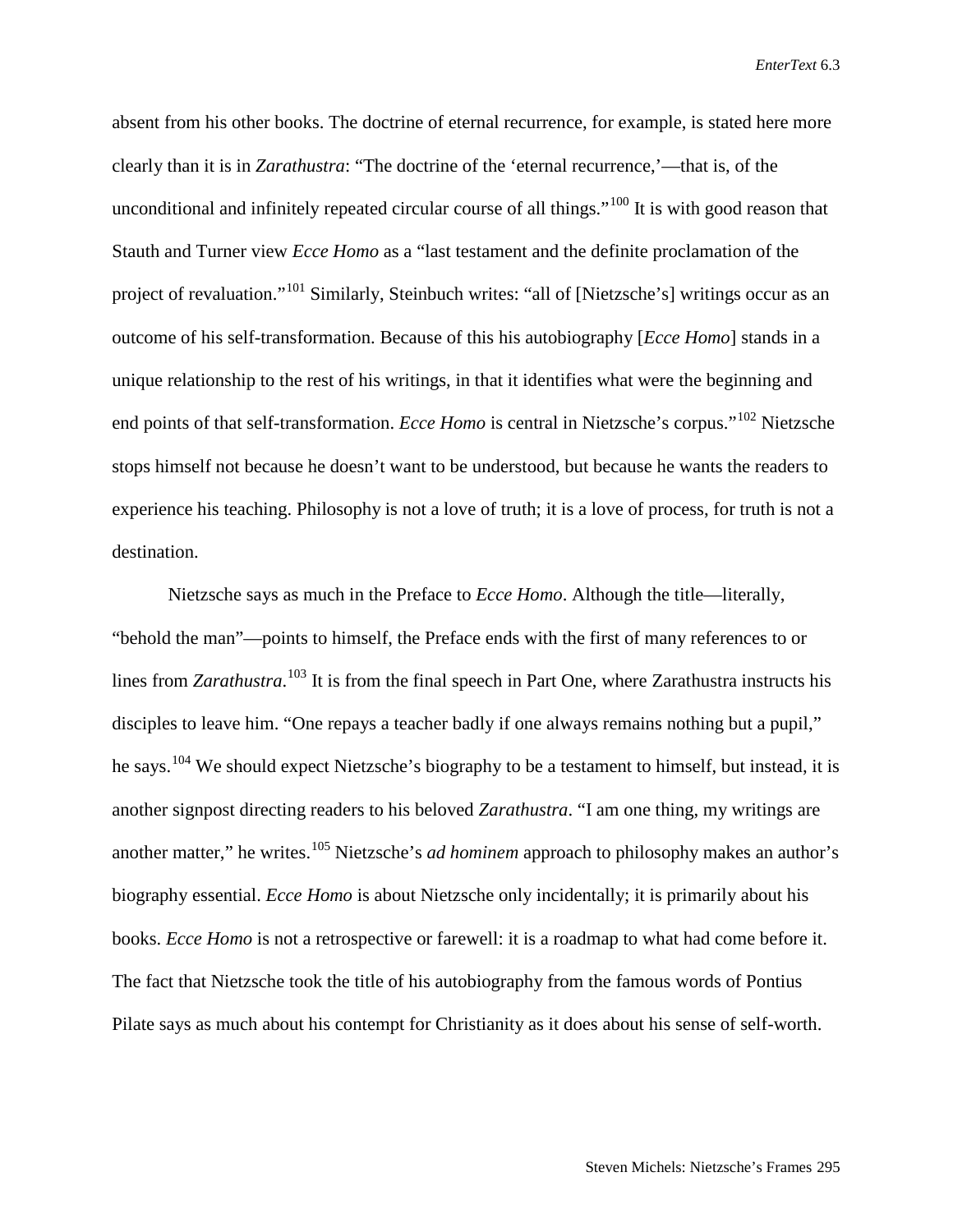## **Conclusion: Nietzsche's Esotericism**

Nietzsche does not appear to be esoteric, at least in the way Strauss means. He does not have two distinct teachings: one for the few and one for the many. Instead, Nietzsche is fully alive to the fact that his "untimely" philosophy will not have a mass audience among all-too-modern men. His is a style, as the subtitle of *Zarathustra* indicates, "for all and none."

Although he does not intentionally limit his audience, certainly not everyone is capable of comprehending his message. But there is a big difference between writing intentionally to exclude the masses and Nietzsche's brand of esotericism, which results solely from the difficult and radical nature of his philosophy. As he writes:

The difference between the exoteric and the esoteric, formerly known to philosophers among the Indians as among the Greeks, Persians, and Muslims, in short wherever one believed in an order of rank and *not* in equality and equal rights—does not so much consist in this, that the exoteric approach comes from outside and sees, estimates, measures, and judges from the outside, not the inside: what is much more essential is that the exoteric approach sees things from below, the esoteric looks *down from above*. [106](#page-29-75)

In sum, Nietzsche's esotericism stems from the *perspective* that no-one else shares. His teaching may require aphorisms, songs, riddles, and other ambiguous styles, but Nietzsche uses just as many tools to assist his readers, clarifying his intent to whoever is able to understand him. He knew that, despite his best efforts, he will still be understood by only a few. His philosophy is a perspective that must be experienced to be appreciated. Nietzsche is a brilliant writer, but he was aware of his limitations; he can only take his readers so far.

Nietzsche's use of prefaces, epilogues, and other addenda to frame his writings are all attempts to assist the reader. The preface is, for example, in many ways, the key aphorism. Yet the preface is not merely the first aphorism; it does more than bat lead-off. The preface introduces the reader to the main event, giving the reader a valuable perspective—the perspective Nietzsche wishes the reader to have in order to view properly the remainder of the work. It is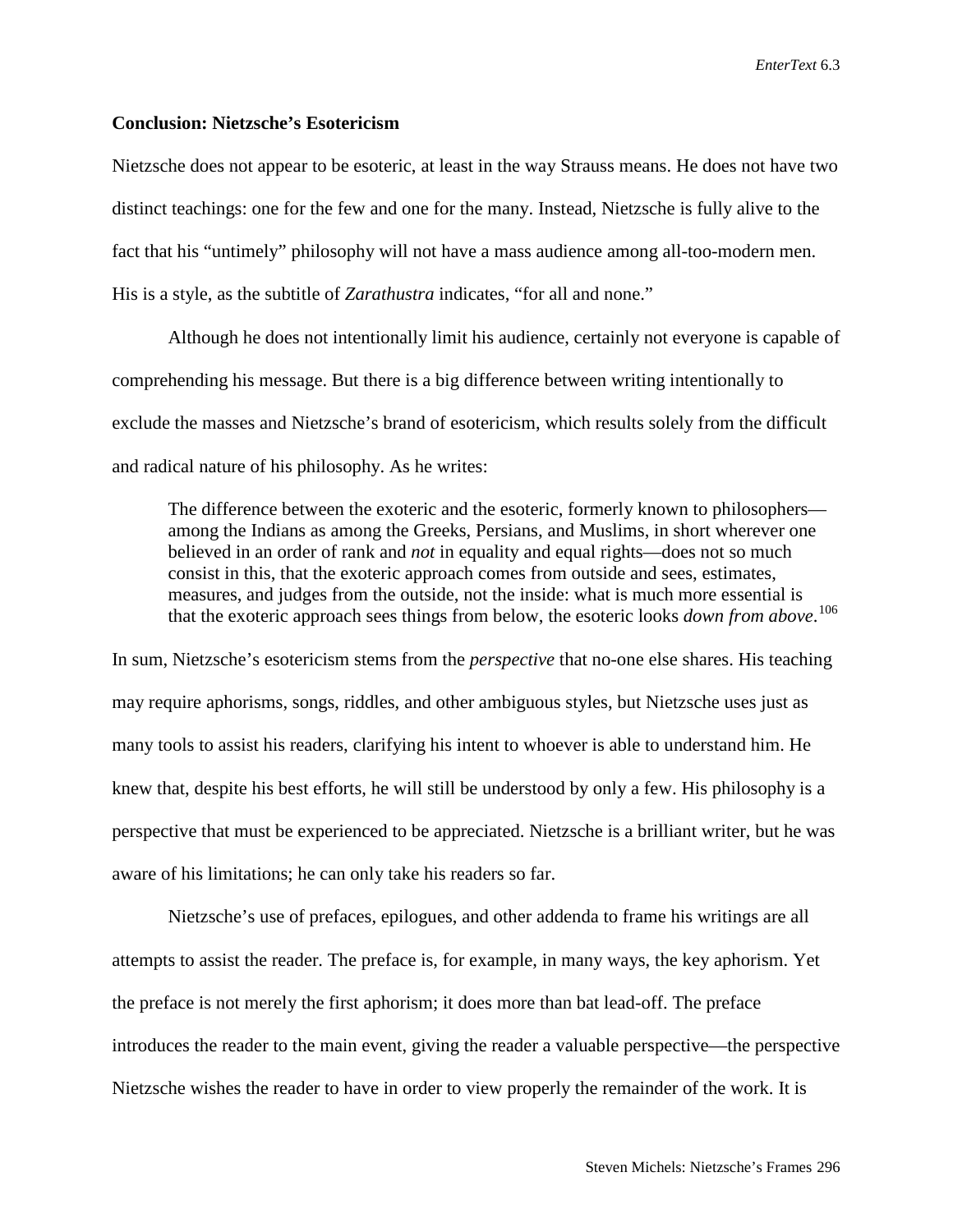here that he makes clearest his intention to the reader. If Nietzsche uses his prefaces to give the reader a certain perspective, then he uses afterwords, epilogues, and postscripts in the same way. His style requires him to frame his philosophy to make his intent as clear as possible to the reader.<sup>[107](#page-29-76)</sup> In stark contrast to what Strauss says of esotericism, Nietzsche is rather transparent in his philosophising.

Why would a reader want to read *The Birth of Tragedy* after reading "An Attempt at a Self-Criticism"? we might ask. What value is there in a work that has been abandoned by its author? According to Magnus, Stewart, and Mileur, Nietzsche "implicitly… indicates that, since the world already has *Thus Spoke Zarathustra*, it does not need a revised version of *The Birth of Tragedy*."<sup>[108](#page-29-77)</sup> This view is not entirely accurate, for Nietzsche never completely abandoned his first book. Instead, he returned to it a number of times, the two most prominent being "An Attempt at a Self-Criticism" and the essay on it in *Ecce Homo*. For Nietzsche, no work is ever devoid of value; even the New Testament and *Parsifal* have a purpose.

Rather than constantly changing and editing his texts, however, Nietzsche reframed his works by adding prefaces, epilogues, and interpretations of them in his later books. He tended to his works like a garden—watering, pruning, and pulling up weeds. As he wrote in the preface added to *Daybreak*, "This preface is late but not too late—what, after all, do five or six years matter? A book like this, a problem like this, is in no hurry."<sup>[109](#page-29-78)</sup> Nietzsche considered his books important enough to keep returning to them. As Robert C. Solomon notes, "Nietzsche's own writing is a lifelong and totally absorbing exercise in self-creation and self-validation."<sup>[110](#page-29-57)</sup> By adding to them without changing a word, Nietzsche was able to develop a sort of textovercoming, while preserving the path that he hoped others would follow. His books return eternally the same, however much their author might change. In this sense, his aim was never to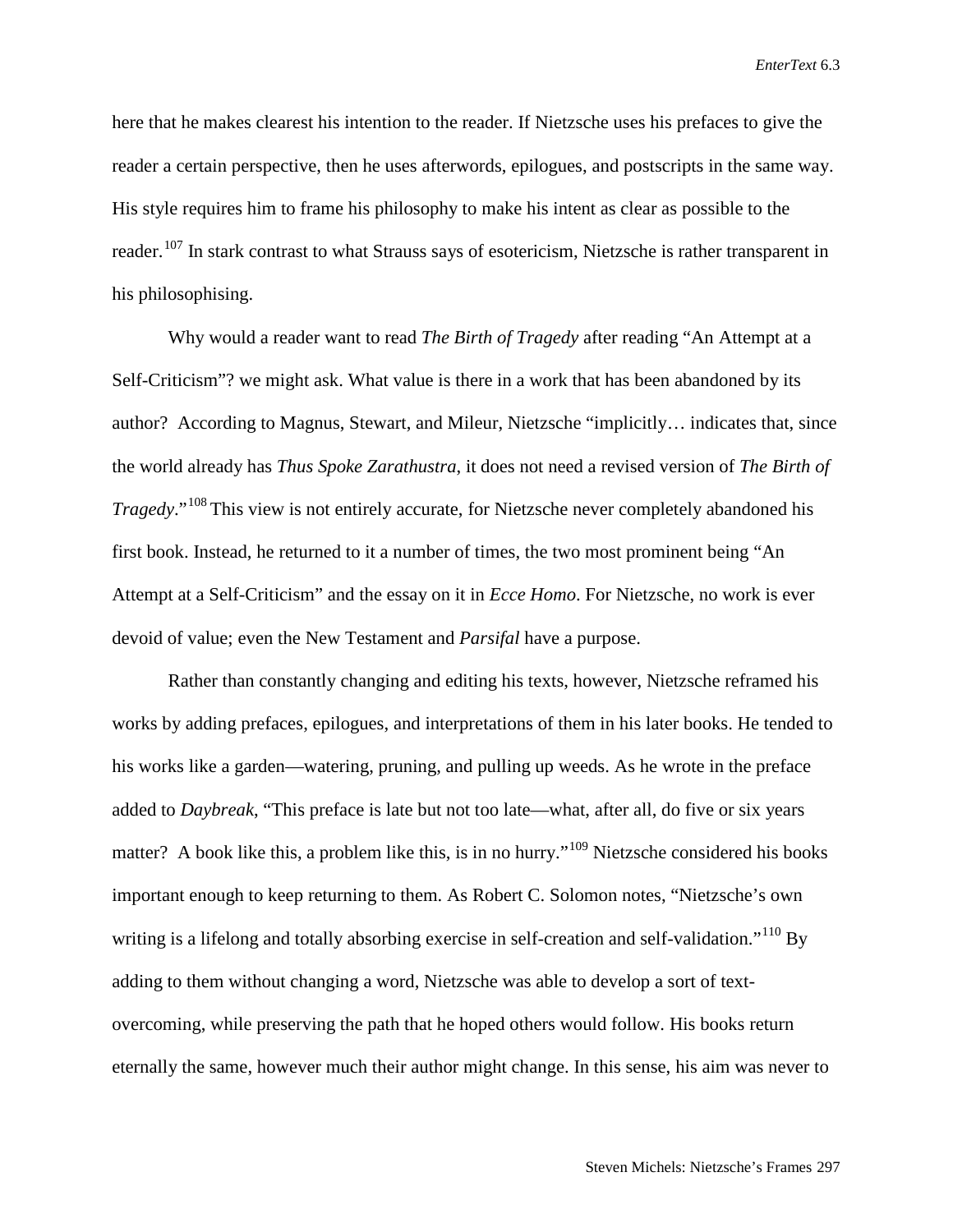make them perfect, for that is an impossible and undesirable goal. Instead, Nietzsche reframed them to reflect the new perspective he had acquired by having gone past them.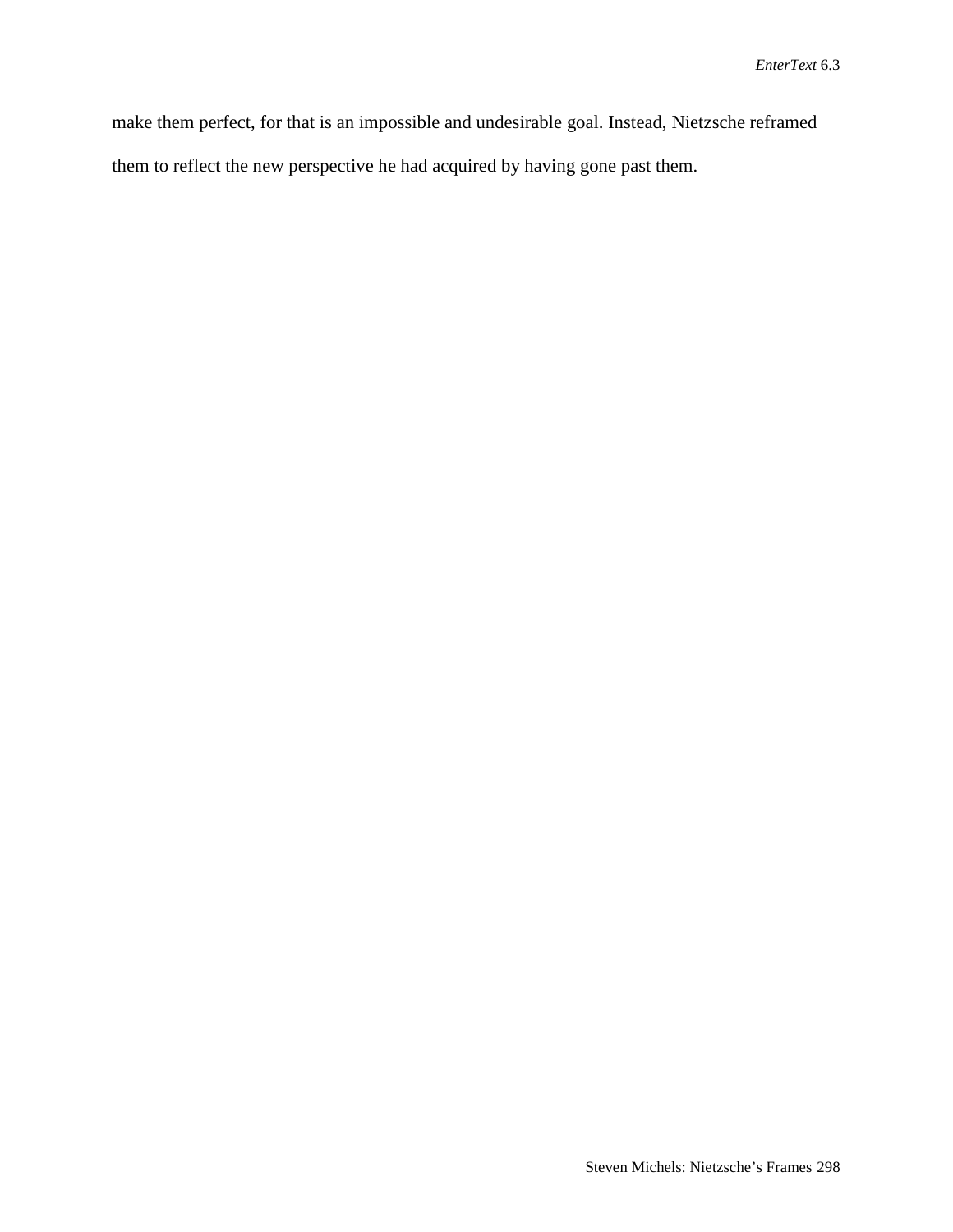## **Notes**

(Chicago: University of Chicago Press, 1983), 174-91.<br>
<sup>6</sup> Martin Heidegger, *Nietzsche: Vol. IV* (San Francisco: Harper, 1991), 135.<br>
<sup>7</sup> On other aspects of Nietzsche's style, see Robert John Ackermann, *Nietzsche: A Fre* MA: University of Massachusetts Press, 1990), especially 27-42; and Robert C. Solomon, "Nietzsche *ad hominem*: Perspectivism, personality, and *ressentiment* revisited" in Bernd Magnus and Kathleen M. Higgins, eds., *The Cambridge Companion to Nietzsche* (New York: Cambridge University Press, 1996),

180-222.<br><sup>8</sup> Alexander Nehamas, *Nietzsche: Life as Literature* (Cambridge, MA: Harvard University Press, 1985), 31.<br><sup>9</sup> Laurence Lampert, "Nietzsche, the History of Philosophy, and Esotericism" in Daniel Conway, ed., *Nietzsche: Critical Assessments* (New York: Routledge, 1998), 137. Originally published in *Journal of* 

15 Ibid.<br><sup>16</sup> Ibid. 16 See Richard Schacht, *Nietzsche* (New York: Routledge, 1983).<br><sup>17</sup> Friedrich Nietzsche, *The Birth of Tragedy*, trans. Walter Kaufmann (New York: Random House, 1967),

Preface.

- 
- 
- 
- 
- 
- 

<sup>30</sup> Ibid.<br><sup>31</sup> Ibid.<br><sup>32</sup> Ibid., Attempt §7.<br><sup>34</sup> Friedrich Nietzsche, "Thus Spoke Zarathustra," *The Portable Nietzsche*, trans. Walter Kaufmann (New York: Penguin Books, 1982), Higher Man §20.

<sup>35</sup> It is quite fitting that Walter Kaufmann paired *The Birth of Tragedy* with *The Case of Wagner* in his 1967 Random House translation.

<sup>36</sup> Nietzsche, *Birth of Tragedy*, Preface.

<span id="page-27-0"></span><sup>&</sup>lt;sup>1</sup> Friedrich Nietzsche, *The Gay Science*, trans. Walter Kaufmann (New York, NY: Vintage Books, 1974), §381.

<span id="page-27-1"></span><sup>&</sup>lt;sup>2</sup> Friedrich Nietzsche, *Ecce Homo*, trans. Walter Kaufmann (New York, NY: Vintage, 1989), Preface §1; emphasis removed. Cf. Ibid., Books §1, where Nietzsche alludes to the fact that his time has not come yet—that is, that he is not ready to be understood..

<sup>&</sup>lt;sup>3</sup> Leo Strauss, *Persecution and the Art of Writing* (Chicago: University of Chicago Press, 1988), 24, 22.<br><sup>4</sup> Strauss, *Persecution*, 36.<br><sup>5</sup> Strauss, *Persecution*, 32. Nowhere in his essay on Nietzsche does Strauss ma

<sup>&</sup>quot;Note on the Plan of Nietzsche's *Beyond Good and Evil*" in *Studies in Platonic Political Philosophy*

<sup>&</sup>lt;sup>10</sup> Lampert, 139.<br><sup>11</sup> Ibid., 141.<br><sup>12</sup> Ibid., 147.<br><sup>13</sup> Friedrich Nietzsche, *Beyond Good and Evil*, trans. Walter Kaufmann (New York: Vintage Books, 1966), §288.<br><sup>14</sup> Lampert, 147.

 $18$  Ibid.<br> $19$  Ibid., Attempt §1.

<sup>&</sup>lt;sup>20</sup> Walter Kaufmann, "Introduction," *The Birth of Tragedy*, 3.<br>
<sup>21</sup> Nietzsche, *Birth of Tragedy*, Attempt §1.<br>
<sup>22</sup> Ibid.<br>
<sup>23</sup> Ibid.<br>
<sup>24</sup> Ibid., Attempt §2.<br>
<sup>25</sup> Ibid., Attempt §3.<br>
<sup>27</sup> Ibid., Attempt §3.<br>
<sup>28</sup> Ib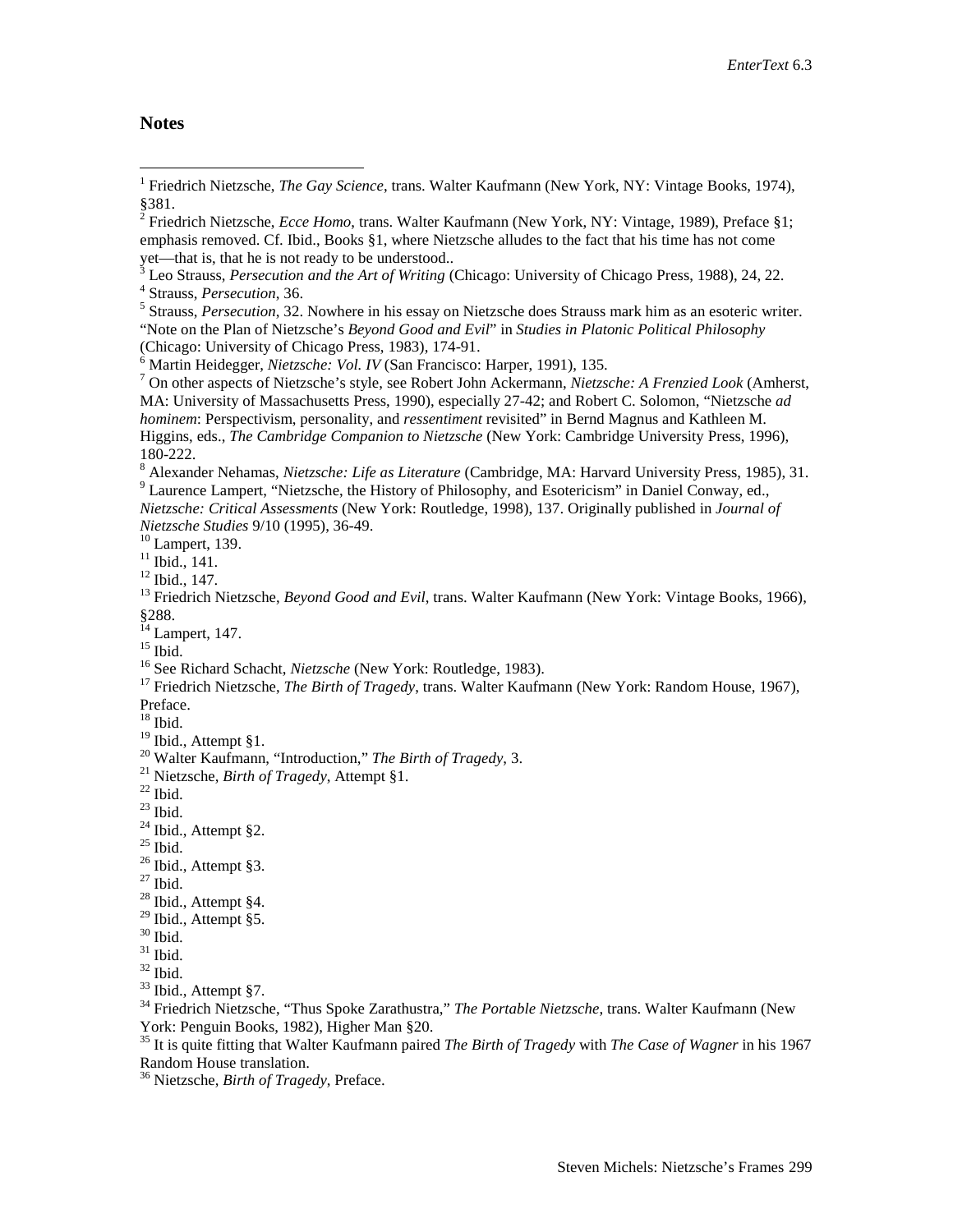<sup>37</sup> Friedrich Nietzsche, *The Case of Wagner*, trans. Walter Kaufmann (New York: Random House, 1967), Preface.

 $\stackrel{38}{\scriptstyle .}$  Ibid.<br> 19 Ibid.

<span id="page-28-0"></span>

<span id="page-28-1"></span>

<span id="page-28-2"></span>

<sup>40</sup> Ibid.<br>
<sup>41</sup> Ibid., Postscript.<br>
<sup>42</sup> Ibid.<br>
<sup>43</sup> Ibid.<br>
<sup>45</sup> Ibid. 46 Ibid., Second Postscript.<br>
<sup>47</sup> Ibid.<br>
<sup>48</sup> Ibid.<br>
<sup>48</sup> Ibid.<br>
<sup>49</sup> Ibid.

<span id="page-28-5"></span>

<span id="page-28-4"></span><span id="page-28-3"></span>49 Ibid.<br><sup>51</sup> Ibid., Epilogue.<br><sup>52</sup> Ibid.<br><sup>53</sup> Ibid.<br><sup>54</sup> Ibid. <sup>54</sup> Ibid.<br><sup>55</sup> R. J. Hollingdale. *Nietzsche: The Man and His Philosoph*y (New York: Cambridge University Press. 1999), 210.

<sup>57</sup> Friedrich Nietzsche, "Nietzsche Contra Wagner" in *The Portable Nietzsche*, trans. Walter Kaufmann (New York: Penguin Books, 1982), Preface.

<sup>58</sup> Ibid., Epilogue §1.

<sup>59</sup> Ibid. <sup>60</sup> Ibid., Epilogue §2. <sup>61</sup> Friedrich Nietzsche, "Twilight of the Idols" in *The Portable Nietzsche*, trans. Walter Kaufmann (New York: Penguin Books, 1982), Ancients.

 $62$  The actual quotation is: "To the poet, to the philosopher, to the saint, all things are friendly and sacred, all events profitable, all days holy, all men divine." Nietzsche uses *sage* in the place of *philosopher* and *saint*. Ralph Waldo Emerson, "History" in *Emerson's Prose and Poetry*, ed. Joel Porte and Saundra Morris (New York: W. W. Norton and Co., 2001), 109.

<sup>63</sup> For an excellent treatment on this connection, see George J. Stack, *Nietzsche and Emerson: an elected affinity* (Athens, OH: Ohio University Press, 1992). For an opposite view, see Kaufmann; he claims their differences are "far more striking" (*Gay Science*, 11n).

<sup>64</sup> The original reads: Ich wohne in meinem eignen Haus, Hab Niemandem nie nichts nachgemacht / Und—<br>lachte noch jeden Meister aus, Der nicht sich selber ausgelacht. / Ueber meinem Haustür.

<sup>65</sup> Nietzsche, *Gay Science*, Preface §1.<br><sup>66</sup> Ibid.<br><sup>67</sup> Ibid.<br><sup>68</sup> Richard Schacht, *Making Sense of Nietzsche: Reflections Timely and Untimely* (Urbana, IL: University of Illinois Press, 1995), 250.<br><sup>70</sup> Nietzsche, *Gay Science*, Preface §2.

<sup>71</sup> Ibid., Preface §3; cf. Nietzsche, "Contra Wagner," Epilogue §1.<br><sup>72</sup> Nietzsche, *Gay Science*, Preface §4.<br><sup>73</sup> Ibid.<br><sup>74</sup> "I say 'we' for politeness' sake," Nietzsche wrote elsewhere; the same could be said of this

"Twilight of the Idols," 'Reason' §5.<br><sup>75</sup> Nietzsche, *Gay Science*, §355.

<sup>75</sup> Nietzsche, *Gay Science*, §355. <sup>76</sup> Ibid., §343. 77 Ibid. <sup>78</sup> Nietzsche, "Zarathustra," Afterworldly. <sup>79</sup> Nietzsche, *Gay Science*, §343.